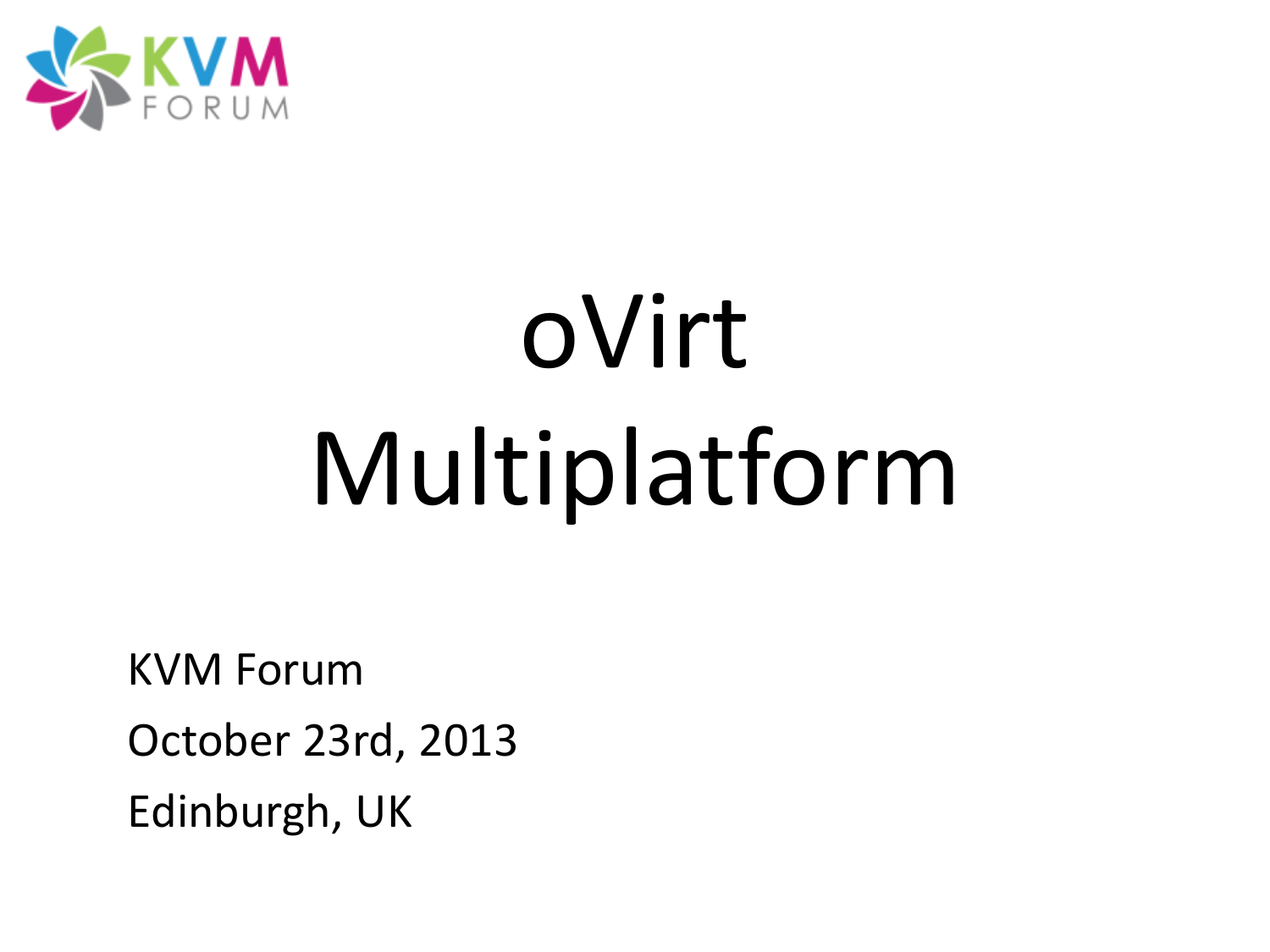### Speaker

Leonardo Bianconi

- Software engineer at Eldorado Research Institute.
- Eldorado is a not for profit organization located in Brazil, focused on technology development.

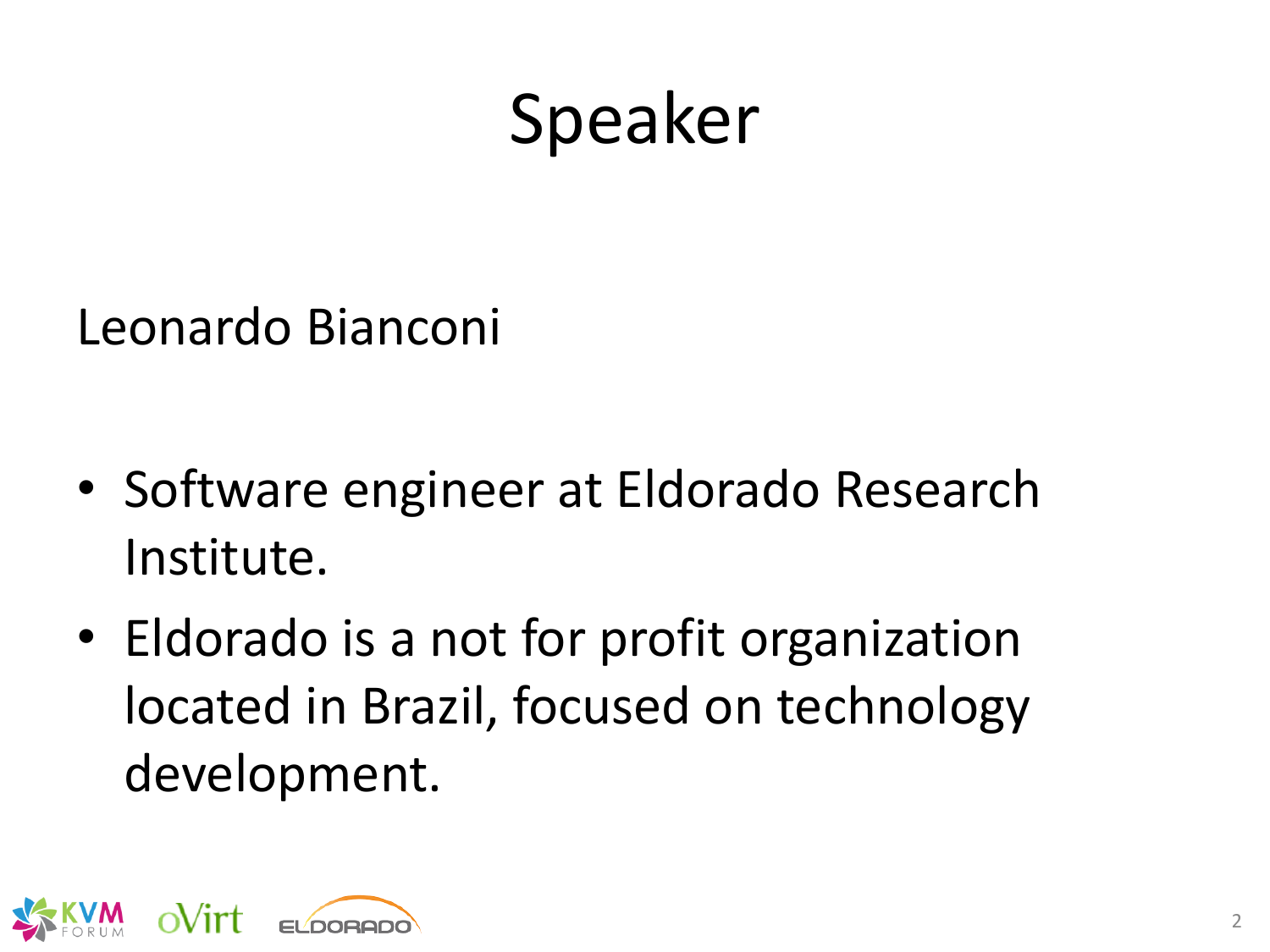### This presentation

Bringing multiplatform management capability to oVirt, initially x86 and PPC64.

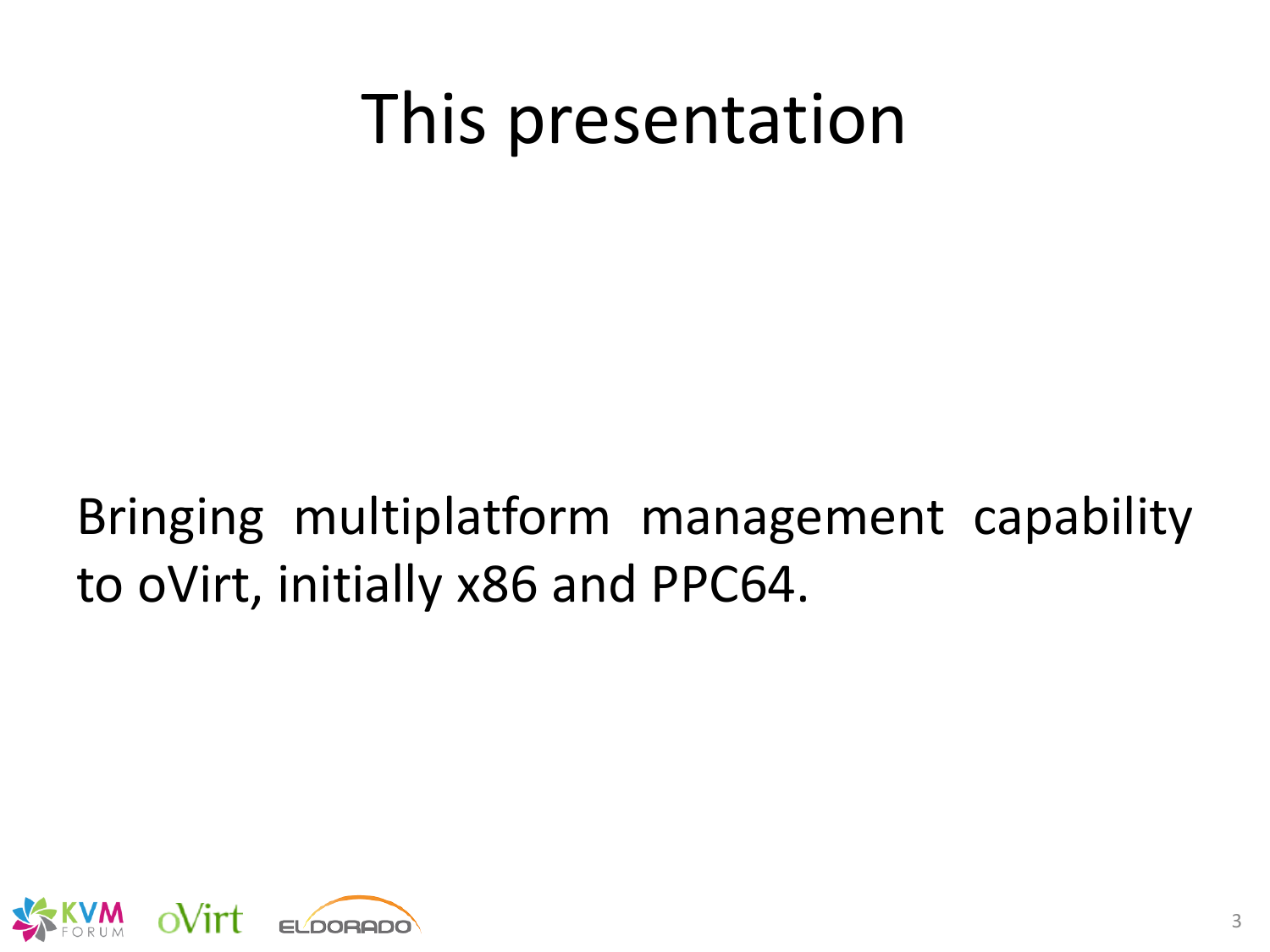# Why?

• KVM on POWER systems announcement during the Red Hat Summit in Boston (June 2013).

[http://www-](http://www-03.ibm.com/press/us/en/pressrelease/41255.wss)[03.ibm.com/press/us/en/pressrelease/41255.wss](http://www-03.ibm.com/press/us/en/pressrelease/41255.wss)

• The OpenPOWER consortium announcement (August 2013).

[http://www-](http://www-03.ibm.com/press/us/en/pressrelease/41684.wss)

[03.ibm.com/press/us/en/pressrelease/41684.wss](http://www-03.ibm.com/press/us/en/pressrelease/41684.wss)

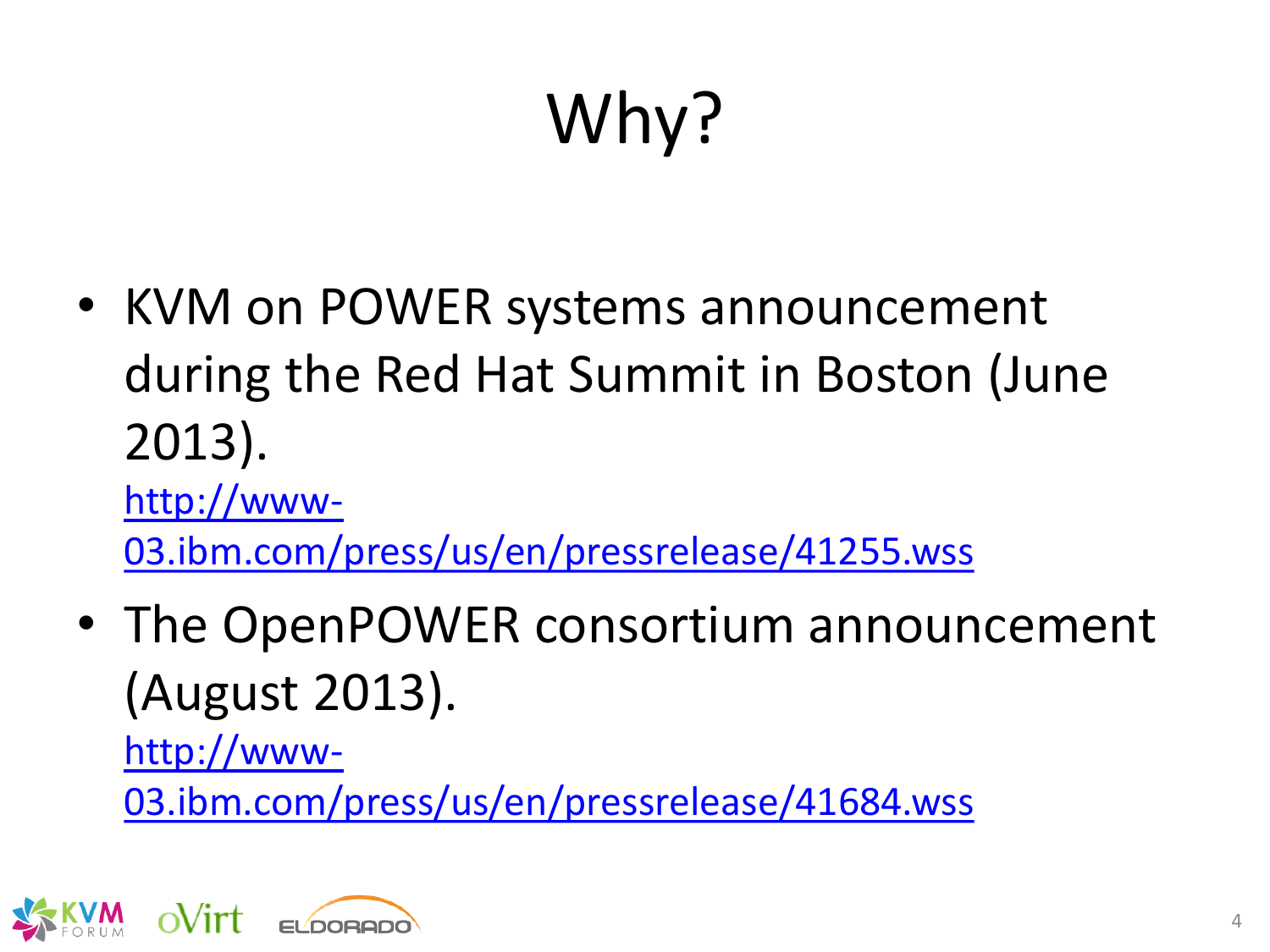## Agenda

- The idea.
- What has already been done?
- What is on the backlog?
- Where is the code?
- Conclusion.

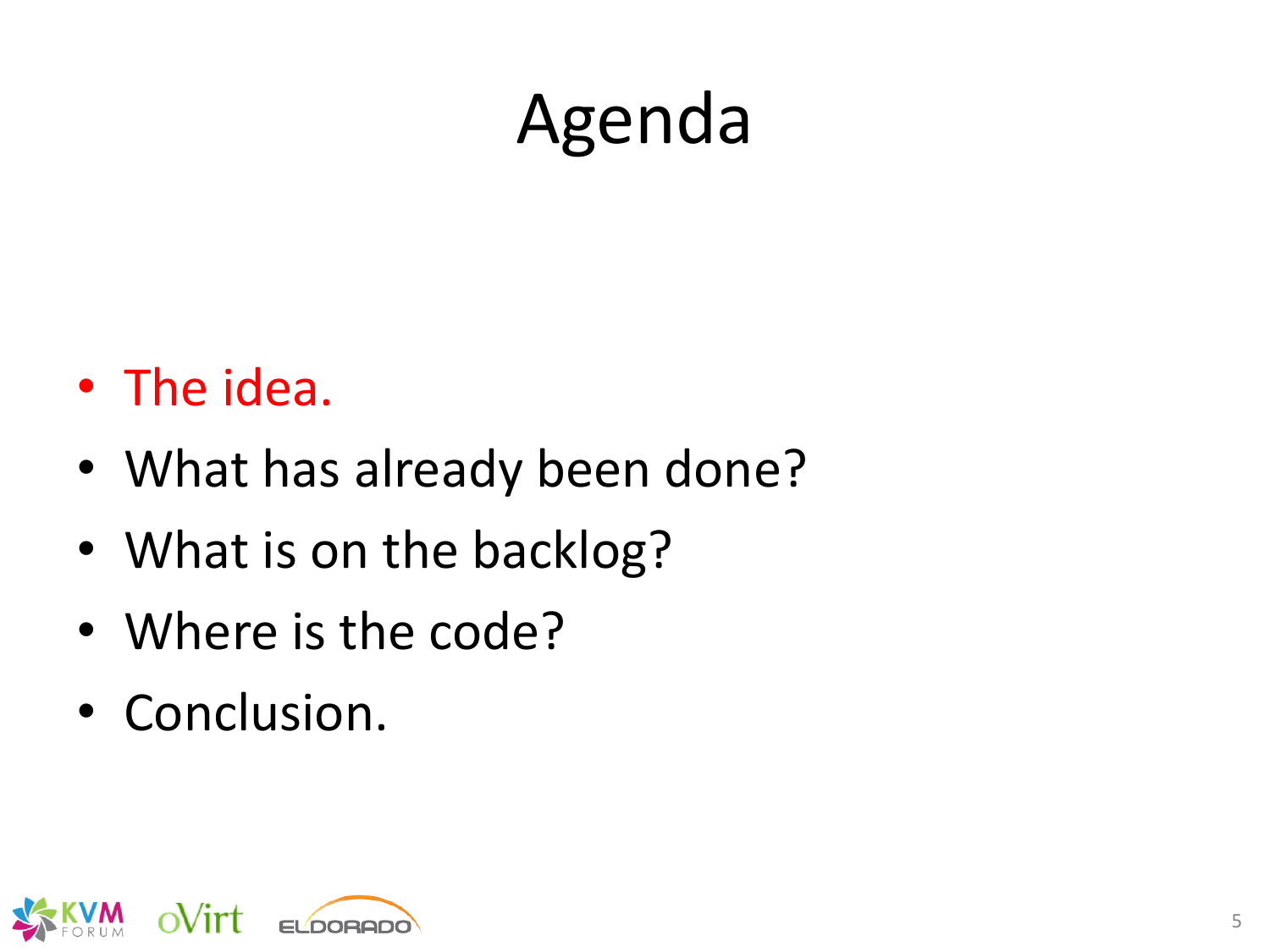## The idea



Goal: Adding multiplatform awareness with minimal changes in UI, architecture and code.

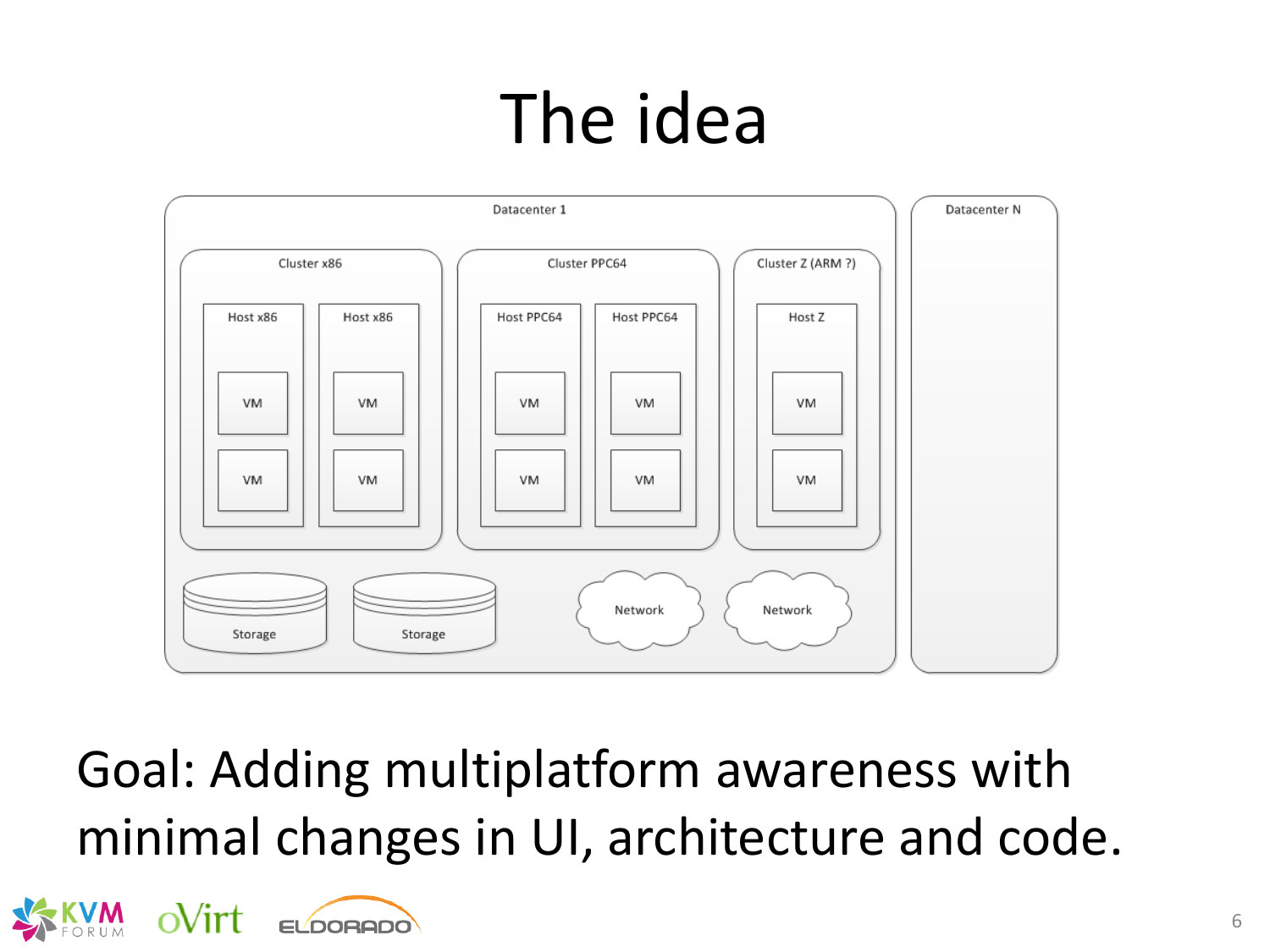## The problem

1. The software was designed and developed for single platform.

Enumerators with no platform specification:

- Network types.
- Display devices.
- CD interfaces.
- Disk interfaces.

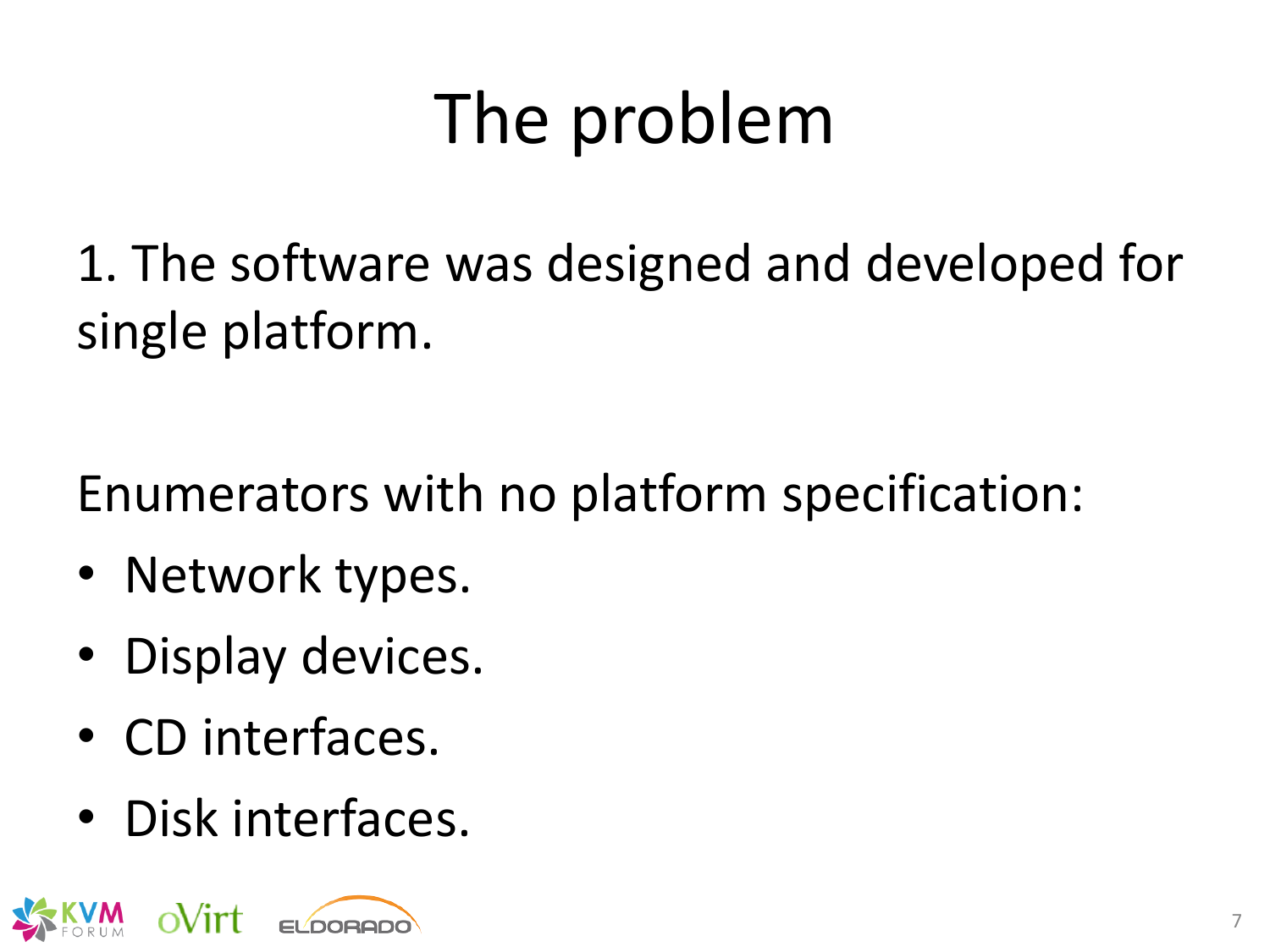## The problem

#### For example, the network interfaces:

```
package org.ovirt.engine.core.common.businessentities.network;
public enum VmInterfaceType {
   rtl8139_pv(0,"Dual mode rtl8139, Red Hat VirtIO"),
   rtl8139(1,"rtl8139"),
   e1000(2,"e1000"),
   pv(3,"Red Hat VirtIO");
}
```
The interface "e1000" is not supported by PPC64 architecture, so it need to be filtered by architecture.

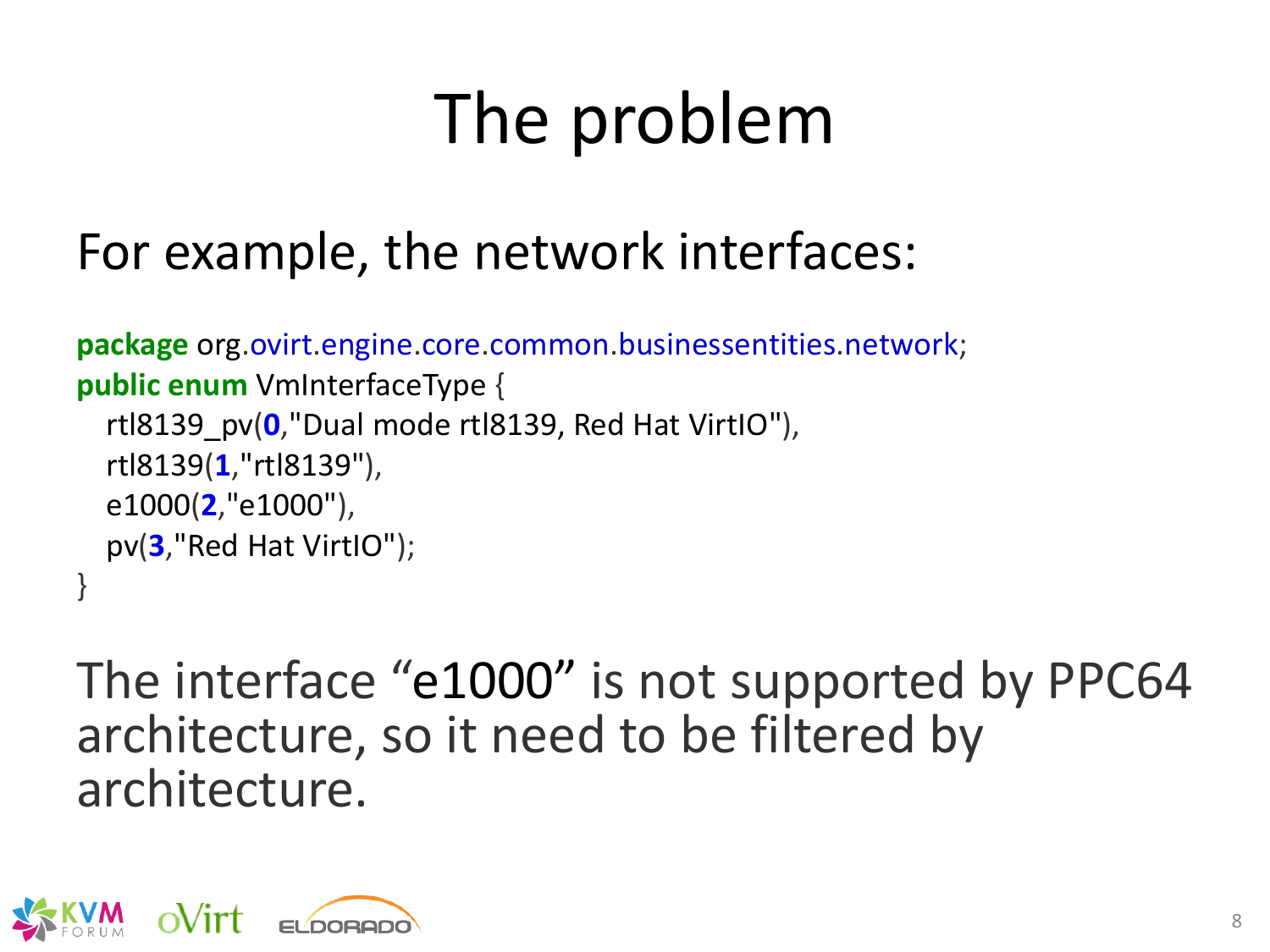## The problem

2. Assumptions based on specific architecture.

Example: Addressing CD is different for PPC64 and may be different for other architectures.

The code must switch behaviour on this case for each architecture.

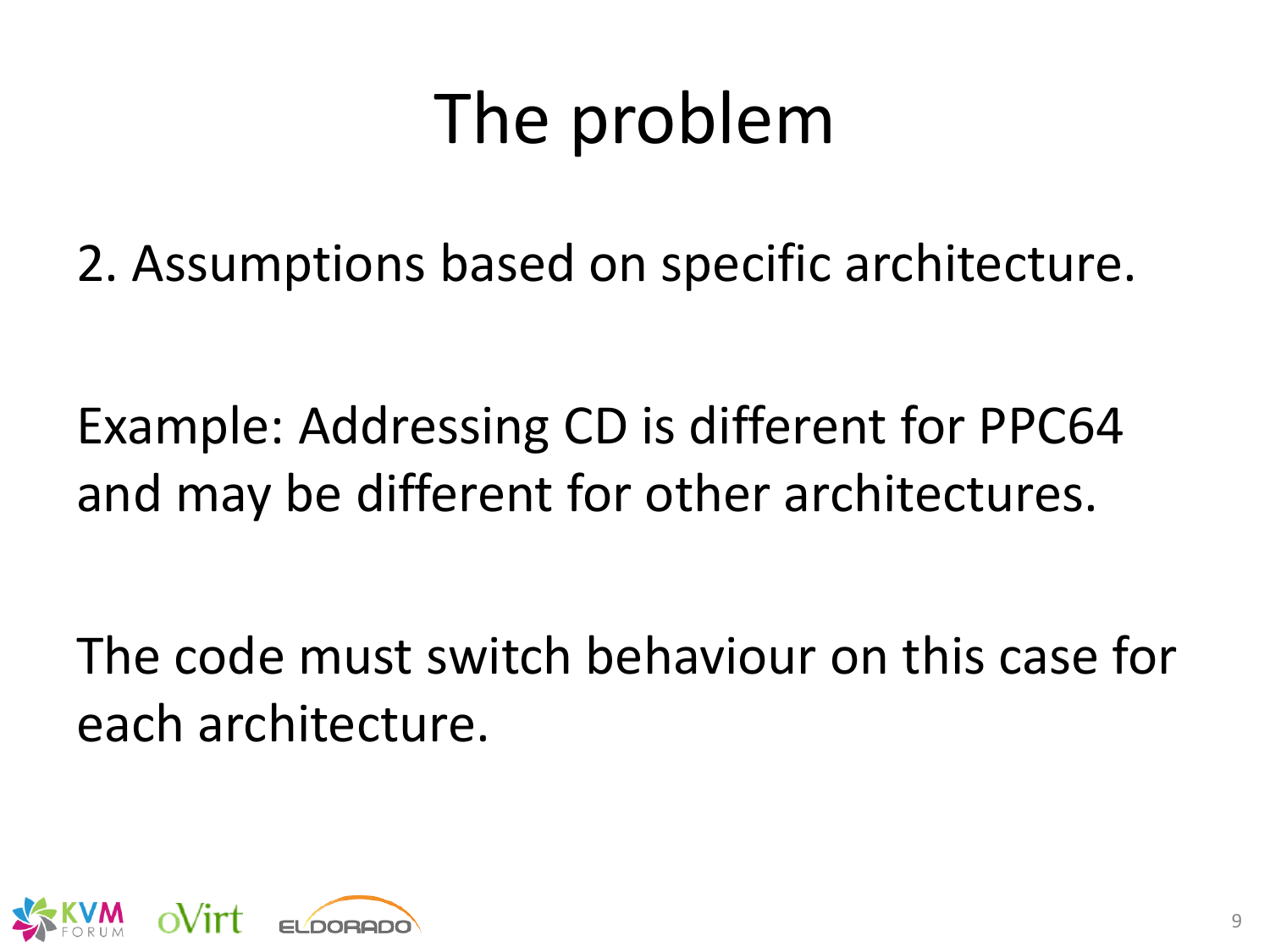### Proposal

Refactoring oVirt using Strategy design pattern to be able to add support for other architectures.

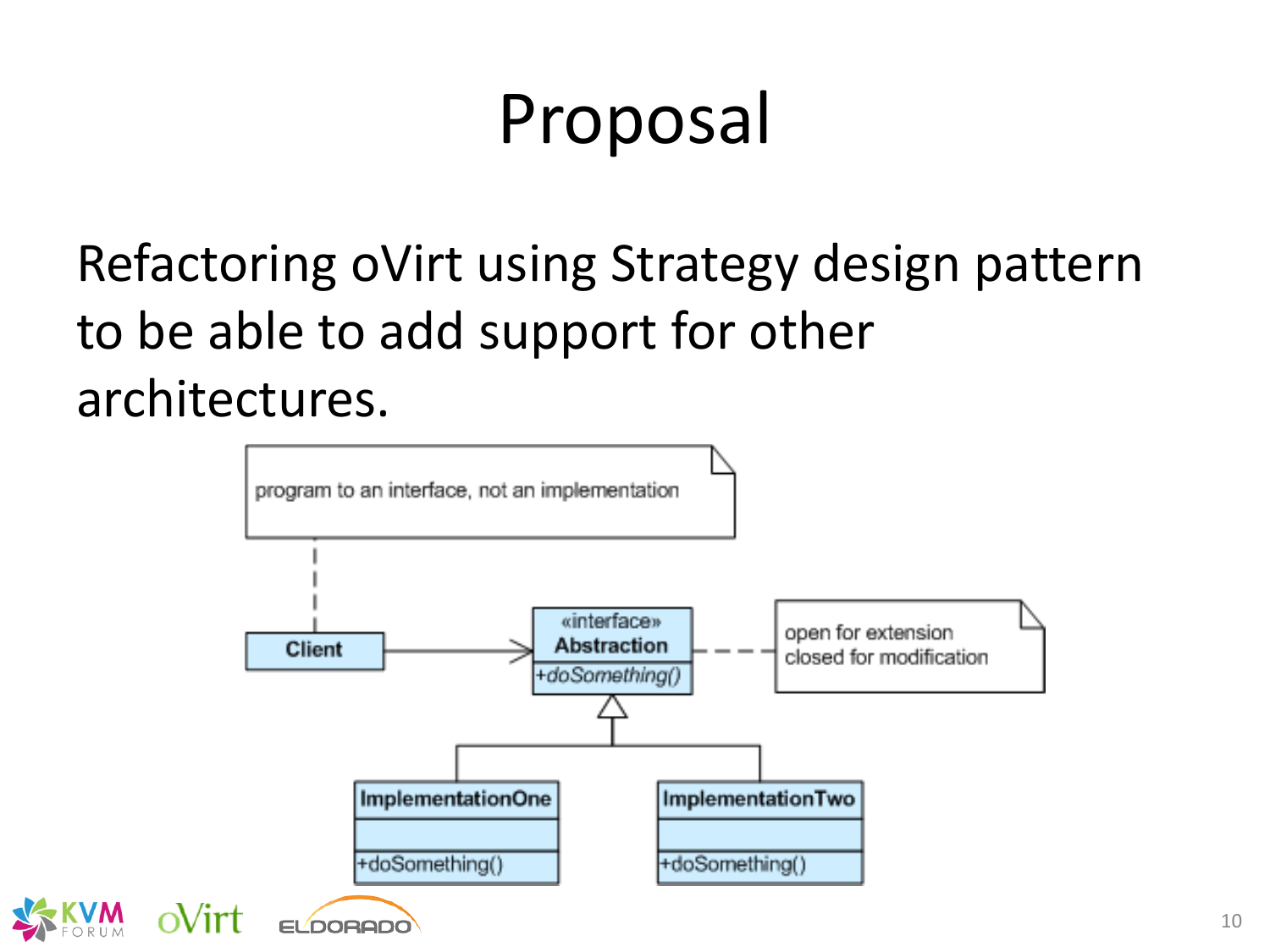## Benefits

- Selects a behavior at runtime.
- Defines a family of algorithms encapsulates each one.
- Avoids "if" to switch on architecture behavior.
- Easy identification of architecture specific code.
- Easy way to add another architecture and new architecture specific functionality.

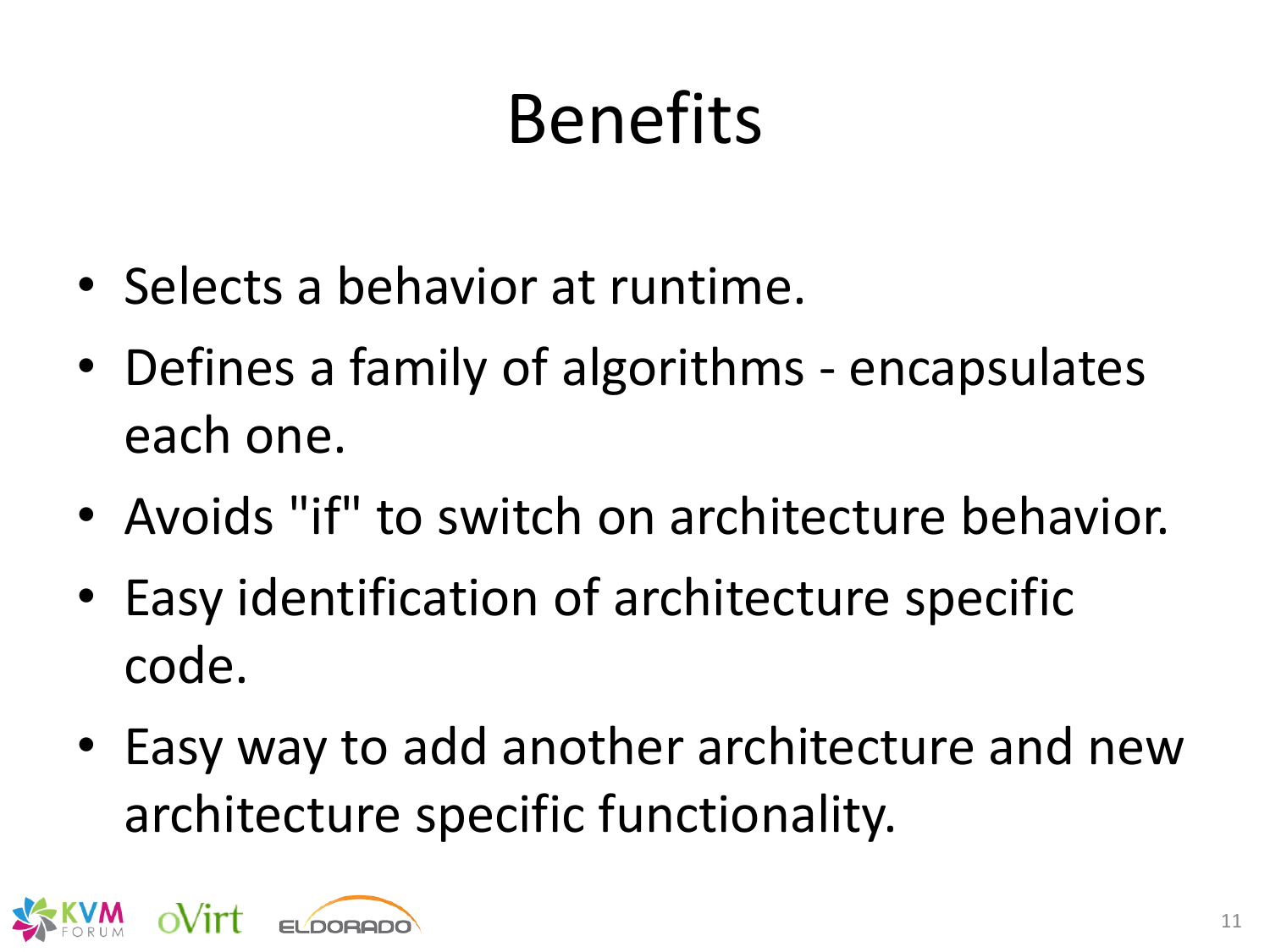## Agenda

- The idea.
- What has already been done?
- What is on the backlog?
- Where is the code?
- Conclusion.

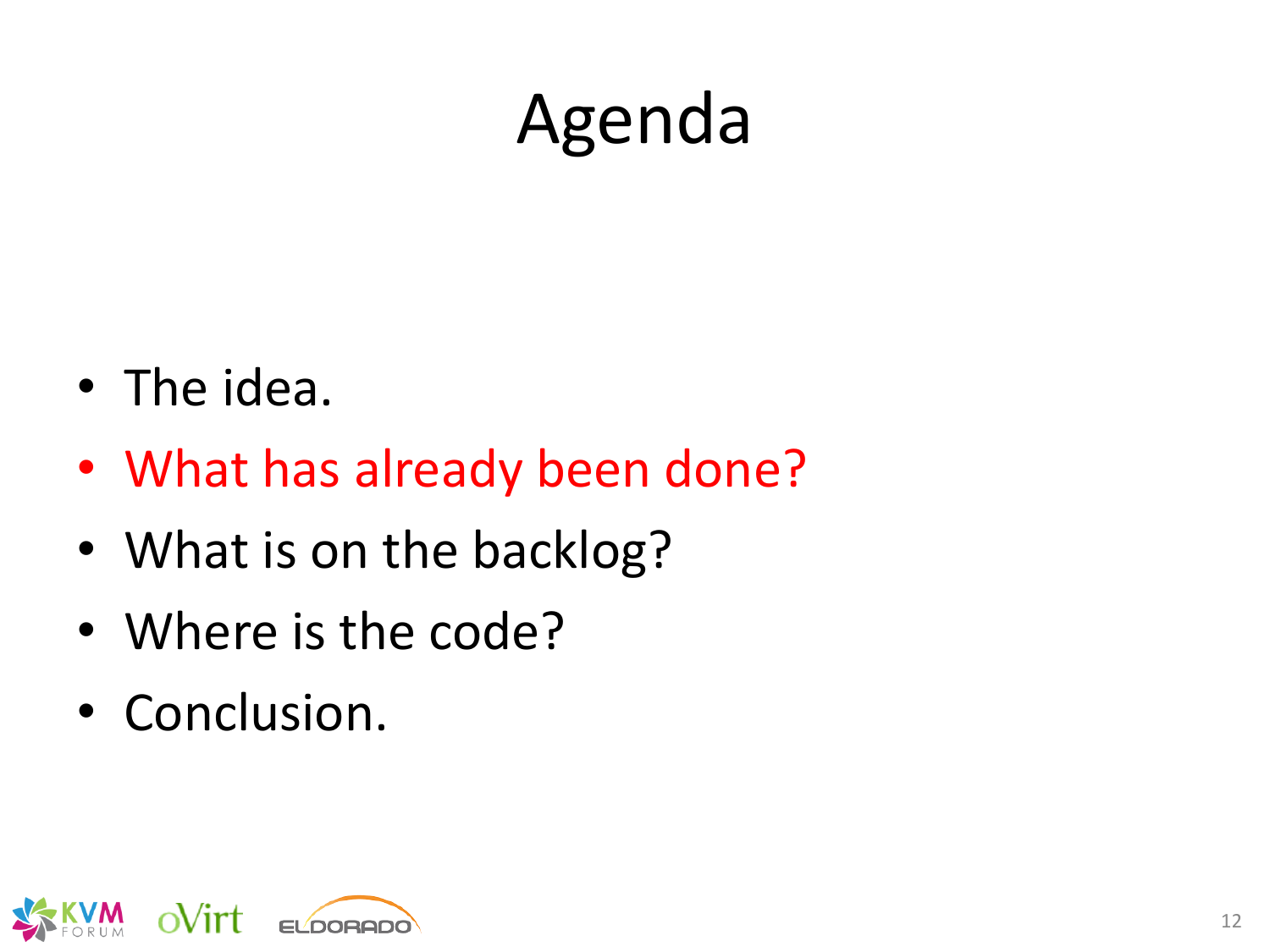## What has already been done?

- Moved x86 64 specific code.
- Application parameterizations.
- PPC64 code specific development.

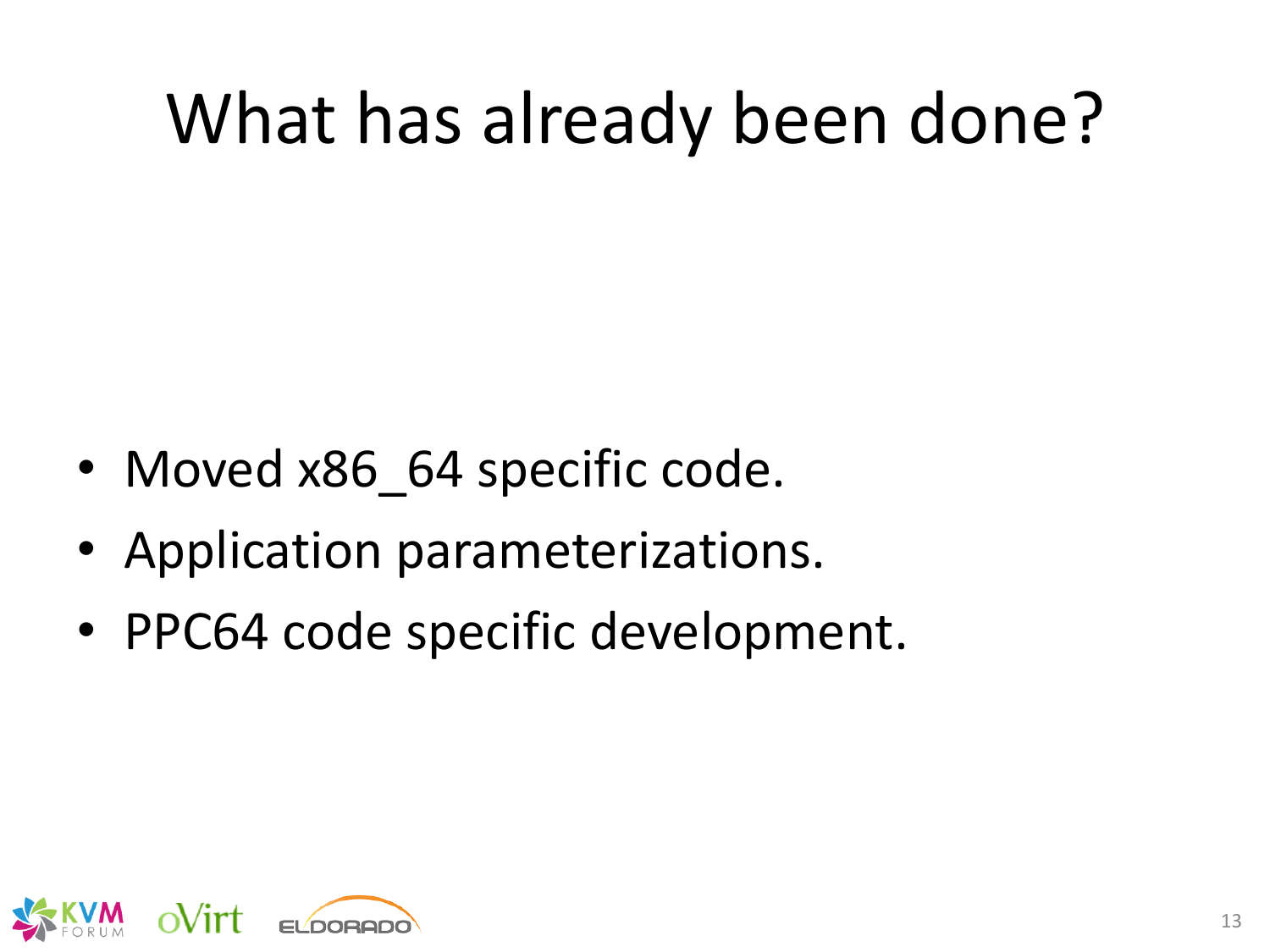## Moving x86\_64 specific code

- Architecture field.
- Initial development of Strategy Design Pattern.
- All the x86 64 specific code was encapsulated in a Strategy.

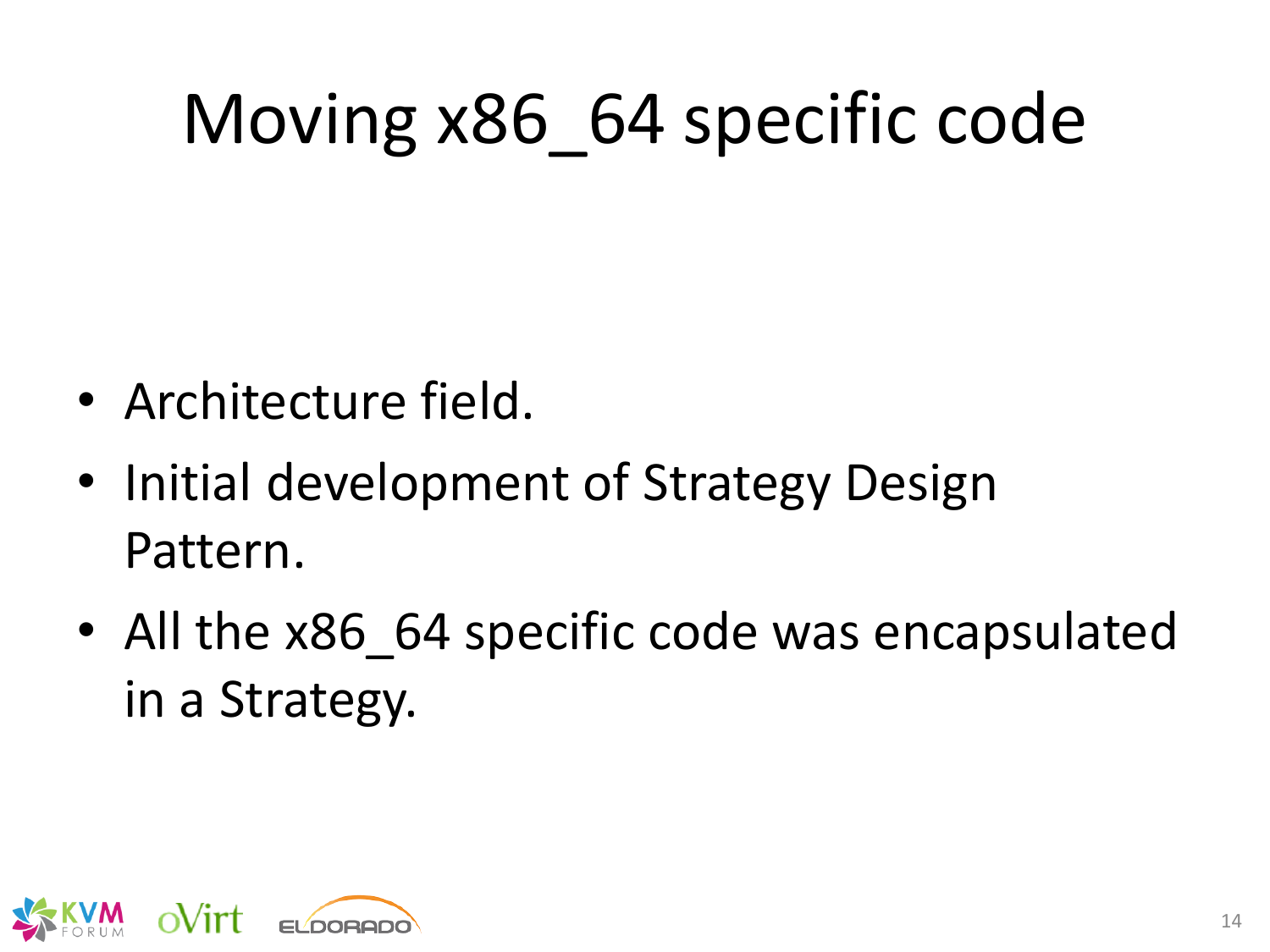## Parameterization w/ config files

OSInfo configuration file:

• Settings are defined per OS and per architecture.

Benefits: Flexibility

- Assignment of Lan/Video/Disk/CD for each OS.
- Filter items in the frontend.
- Compatibility check.
- Minimizes architecture specific code.

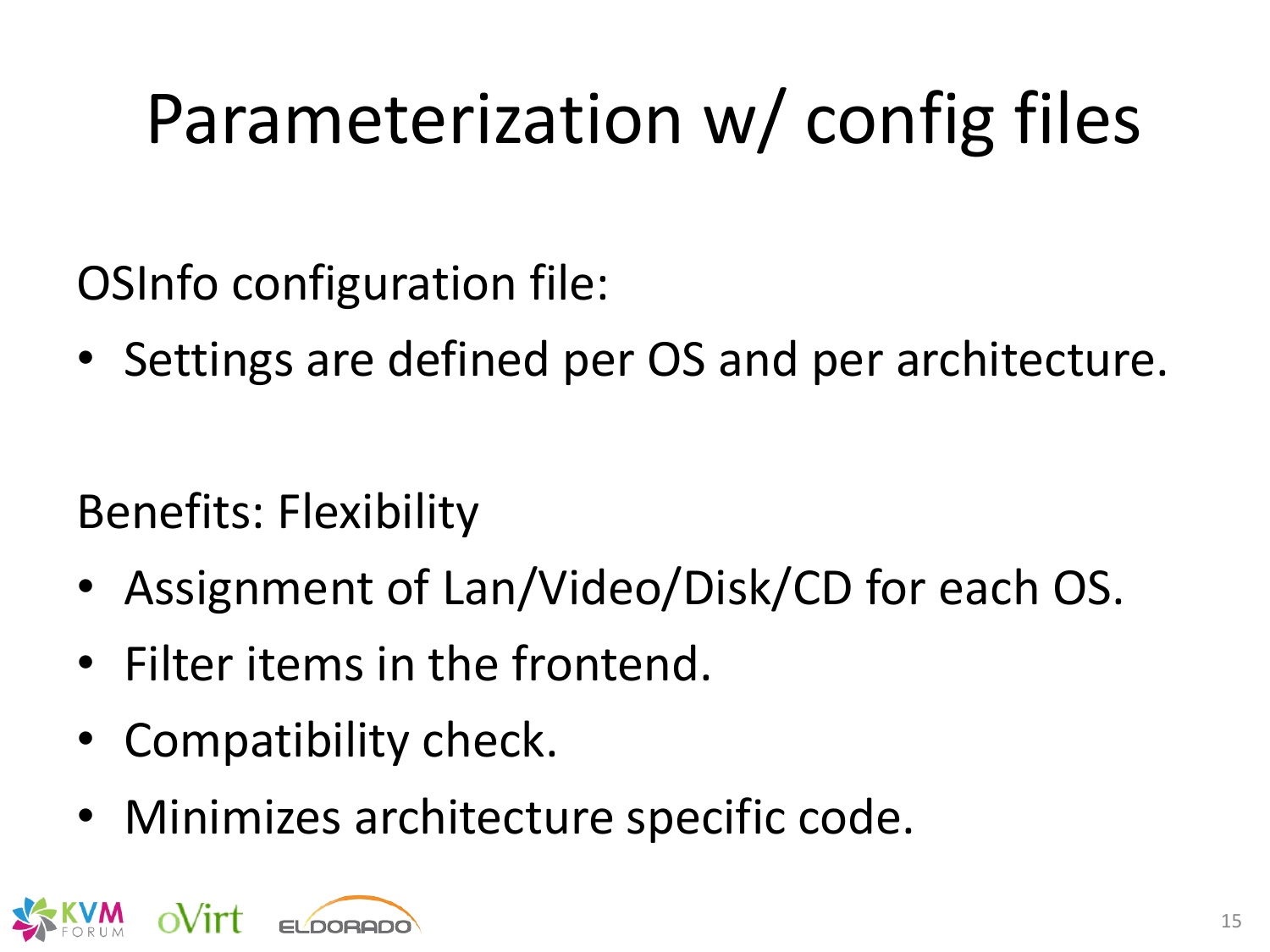## Parameterization w/ config files

# Other OS type to PPC64 Architecture os.other\_ppc64.id.value = 1001 os.other\_ppc64.name.value = Other OS os.other ppc64.derivedFrom.value = other os.other  $ppc64.cpuArchitecture.value = ppc64$ os.other\_ppc64.bus.value = 64 os.other\_ppc64.cdInterface.value = scsi os.other\_ppc64.devices.audio.value = ich6 os.other\_ppc64.devices.network.value = rtl8139, pv os.other\_ppc64.devices.diskInterfaces.value = VirtIO, VirtIO\_SCSI os.other\_ppc64.displayProtocols.value = qxl/qxl os.other\_ppc64.devices.network.hotplugSupport.value = true os.other\_ppc64.devices.network.hotplugSupport.value.3.0 = false

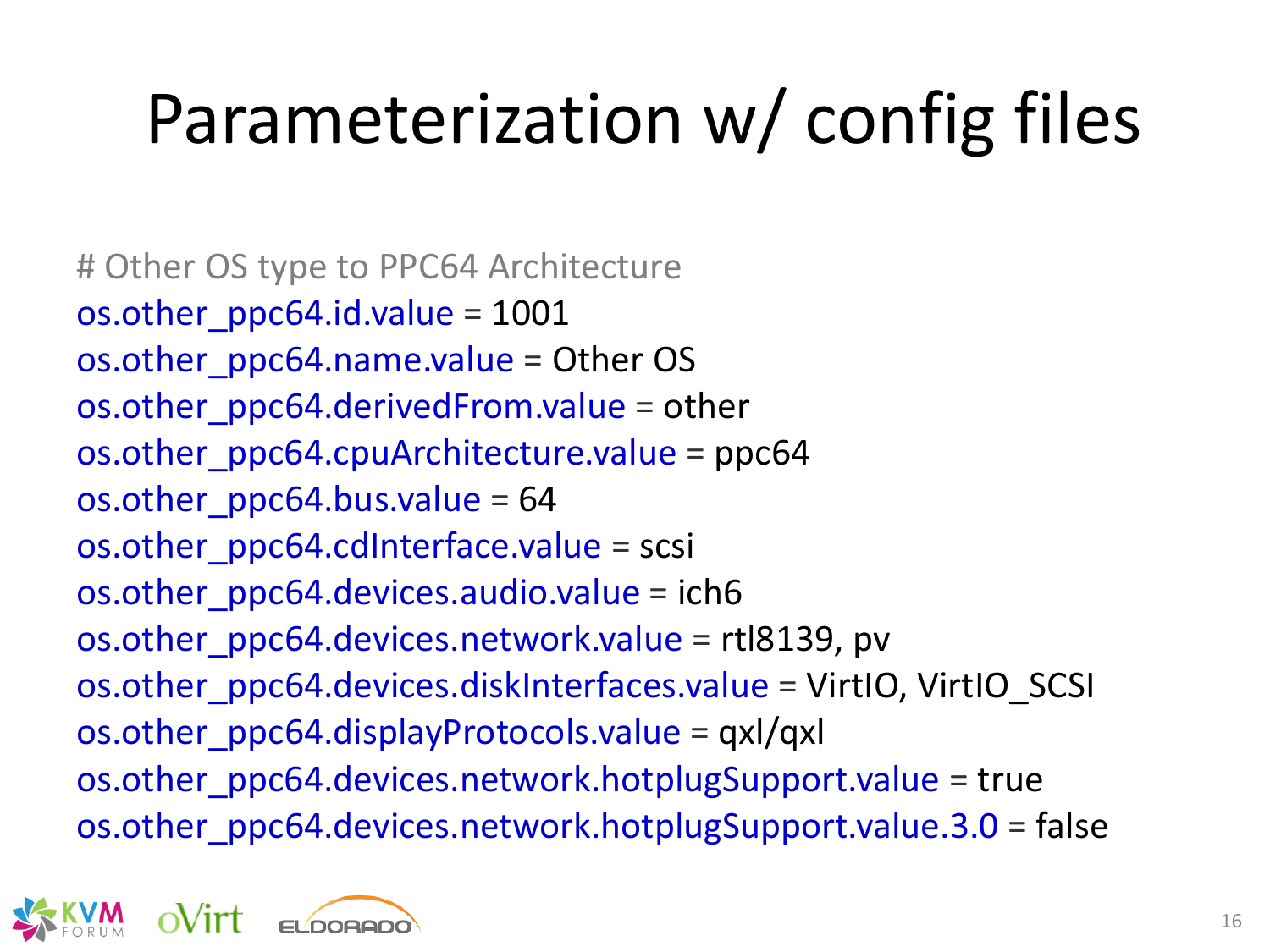## PPC64 code specific development

Engine:

- Addressing Disk.
- Addressing CD.

VDSM:

- Topology.
- Processor name.
- Hardware information.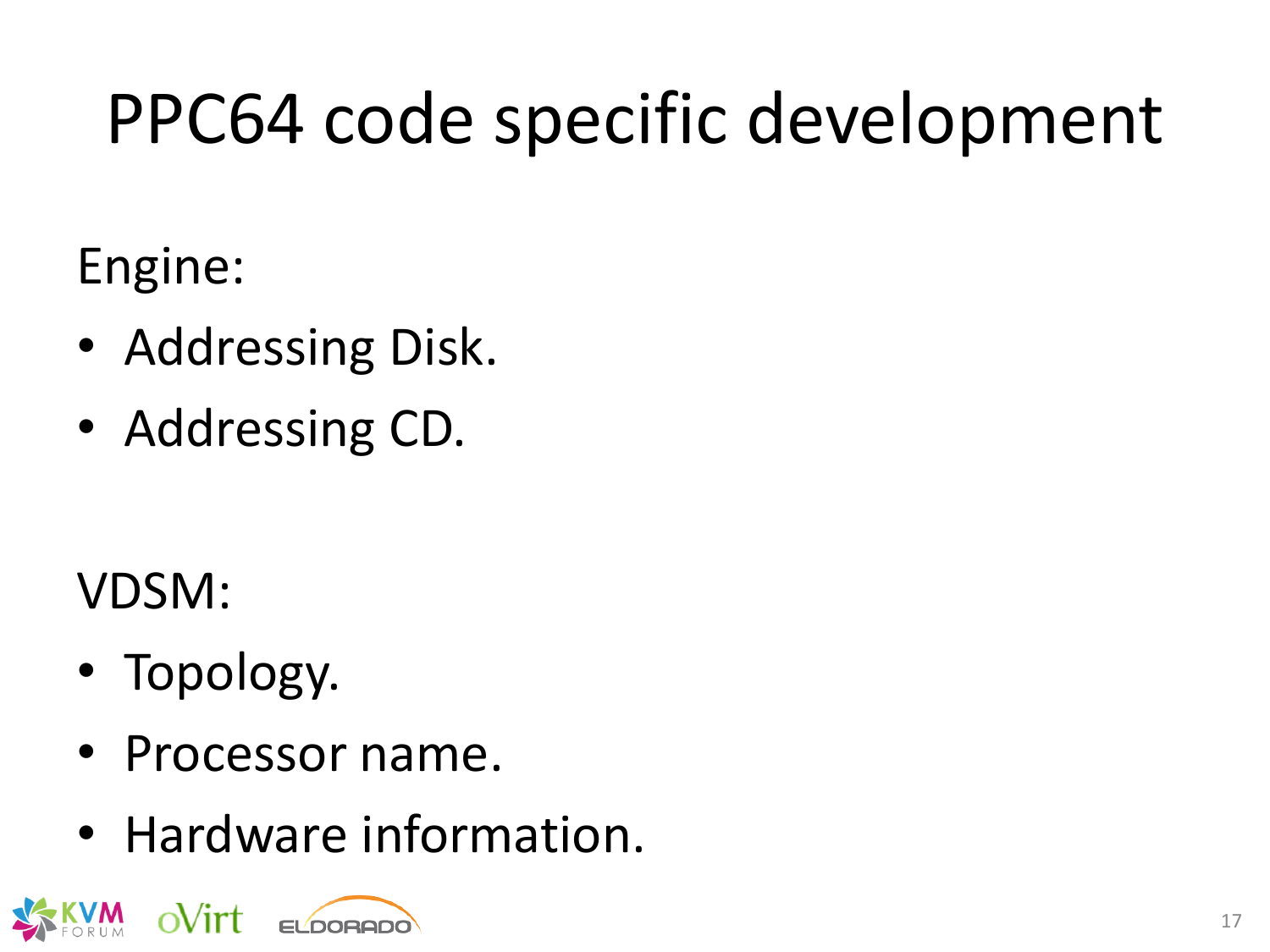## Strategy design pattern - Before

**protected void buildVmDrives**() {...

```
 case VirtIO_SCSI:
```
struct.put(VdsProperties.INTERFACE, VdsProperties.Scsi);

 **if** (disk.getDiskStorageType() == DiskStorageType.LUN) { struct.put(VdsProperties.Device, VmDeviceType.LUN.getName()); struct.put(VdsProperties.Sgio, disk.getSgio().toString().toLowerCase()); }...

```
File: VmInfoBuilder.java
Package: org.ovirt.engine.core.vdsbroker.vdsbroker
```


}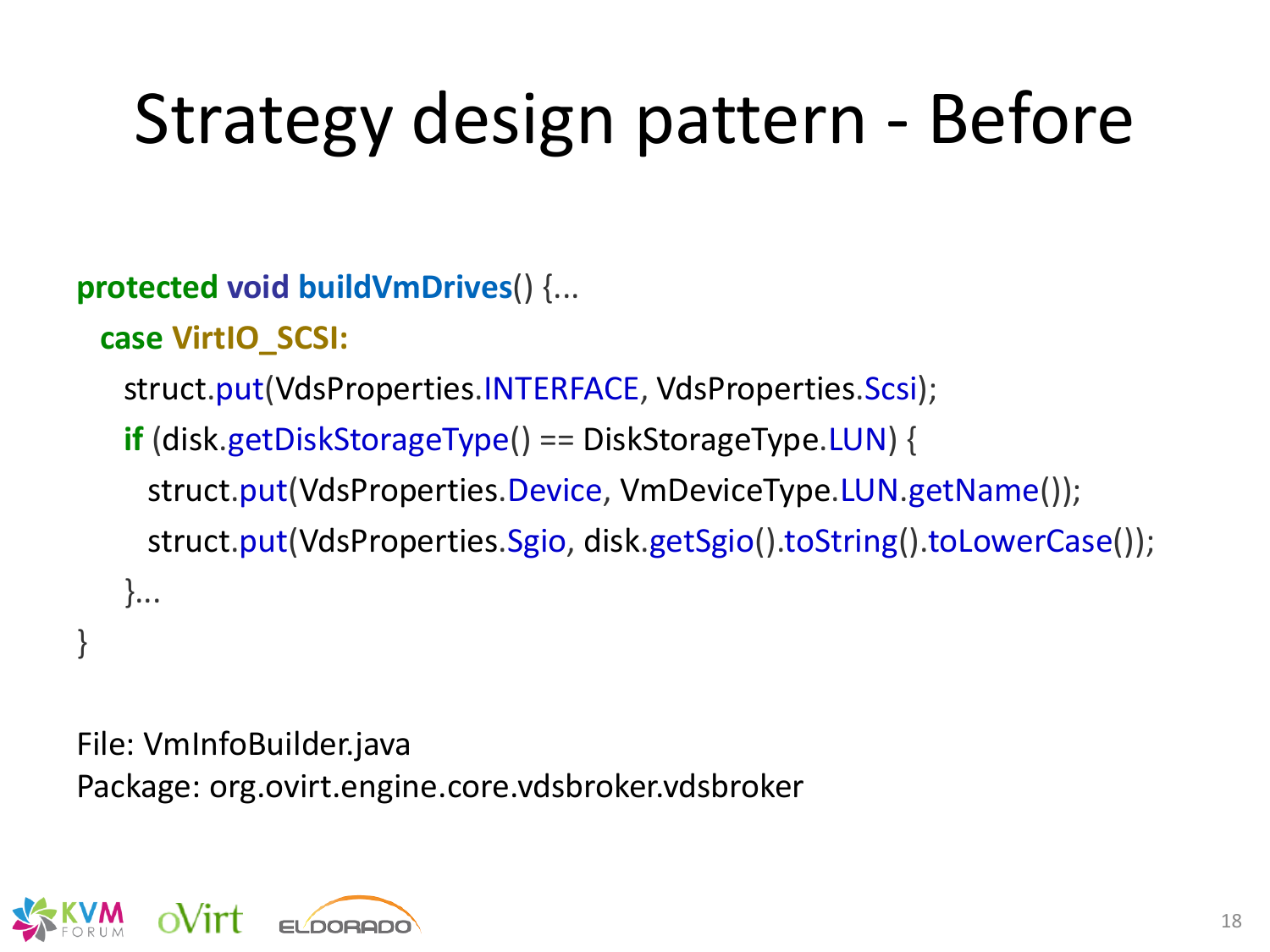## Strategy design pattern - After

#### **protected void buildVmDrives**() {...

#### **case VirtIO\_SCSI:**

```
 struct.put(VdsProperties.INTERFACE, VdsProperties.Scsi);
```

```
 if (disk.getDiskStorageType() == DiskStorageType.LUN) {
```
struct.put(VdsProperties.Device, VmDeviceType.LUN.getName());

struct.put(VdsProperties.Sgio, disk.getSgio().toString().toLowerCase());

```
 if (StringUtils.isEmpty(vmDevice.getAddress())) {
```
 ArchStrategyFactory.getStrategy(vm.getArchitecture()).run(**new** AssignSCSIAddress(struct, maxUsedLunByController, disk.getDiskInterface()));

```
 }
```
}

 **break**;

 **case SPAPR\_VSCSI:**

struct.put(VdsProperties.INTERFACE, VdsProperties.Scsi);

 **if** (StringUtils.isEmpty(vmDevice.getAddress())) {

 ArchStrategyFactory.getStrategy(vm.getArchitecture()).run(**new** AssignSCSIAddress(struct, maxUsedLunByController, disk.getDiskInterface())); } **break**;...

}

File: VmInfoBuilder.java Package: org.ovirt.engine.core.vdsbroker.vdsbroker

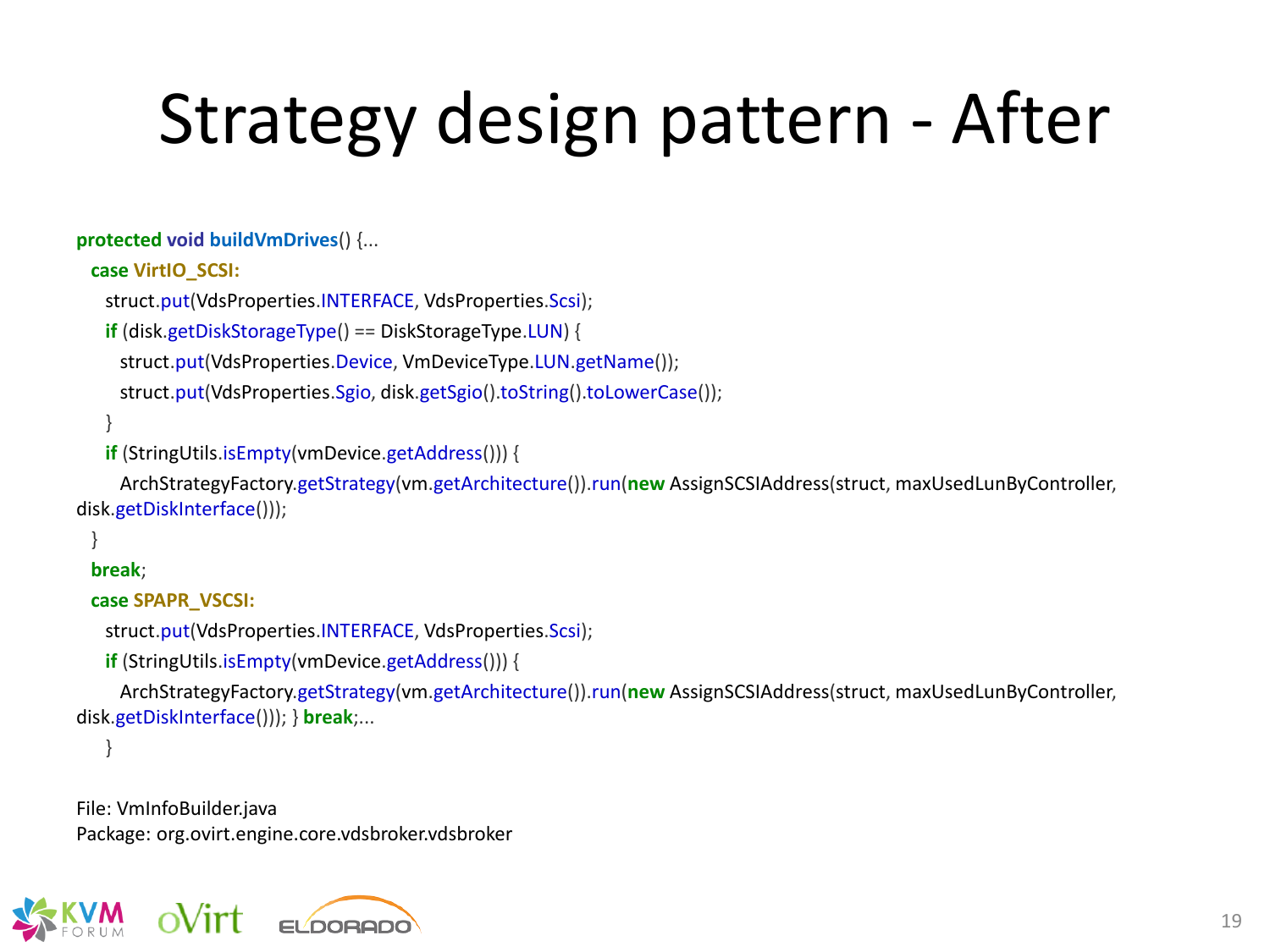## Running code results

#### XML for x86\_64:

```
<disk device="disk" snapshot="no" type="file">
  <address bus="0" controller="0" target="0" type="drive" unit="1"/>
  <source file="disk.img"/>
  <target bus="scsi" dev="sda"/>
  <serial>5a6b4589-6bef-49ac-b009-3a56a467eccf</serial>
  <driver cache="none" error_policy="stop" io="threads" name="qemu" type="raw"/>
</disk>
```
#### XML for PPC64:

```
<disk device="disk" snapshot="no" type="file">
  <address bus="0" controller="1" target="0" type="drive" unit="1"/>
  <source file="disk.img"/>
  <target bus="scsi" dev="sda"/>
  <serial>f9c146f0-9cdb-4830-94c6-fa0c19772229</serial>
  <driver cache="none" error_policy="stop" io="threads" name="qemu" type="raw"/>
</disk>
```
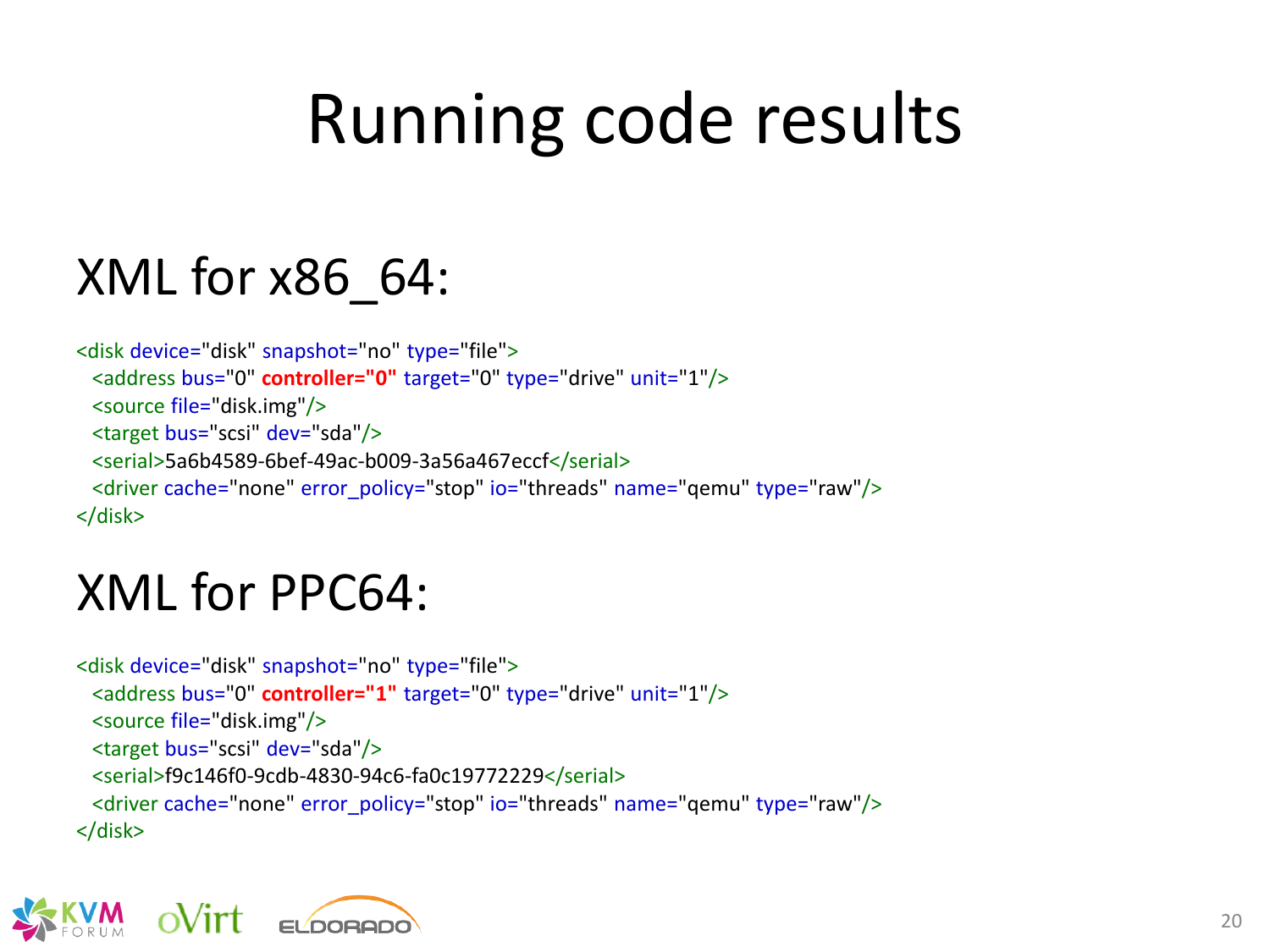### Visitor design pattern on subprojects

Strategy design pattern classes must be seen by all subprojects. Problem:

• Strategy needs subproject specific classes that cannot be seen by the common subproject.

Visitor design pattern:

- Strategy receives an object and runs the architecture specific code.
- Visitor class is located in the subproject.
- Easy to add new architecture specific code.

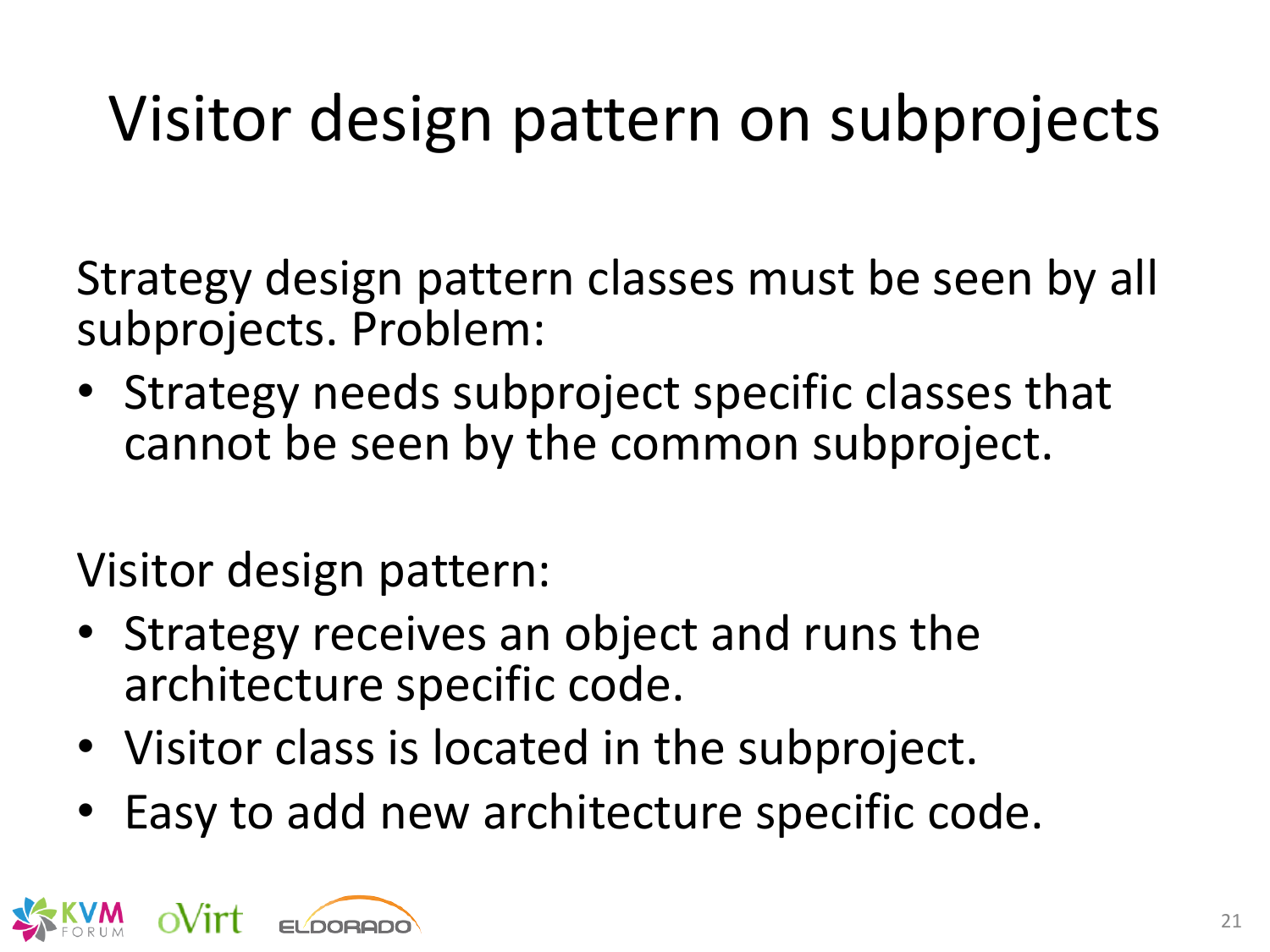## Visitor design pattern

#### Interface:

```
public interface ArchCommand {
  void runForX86_64();
  void runForPPC64();
}
```
File: ArchCommand.java

Package: org.ovirt.engine.core.common.archstrategy

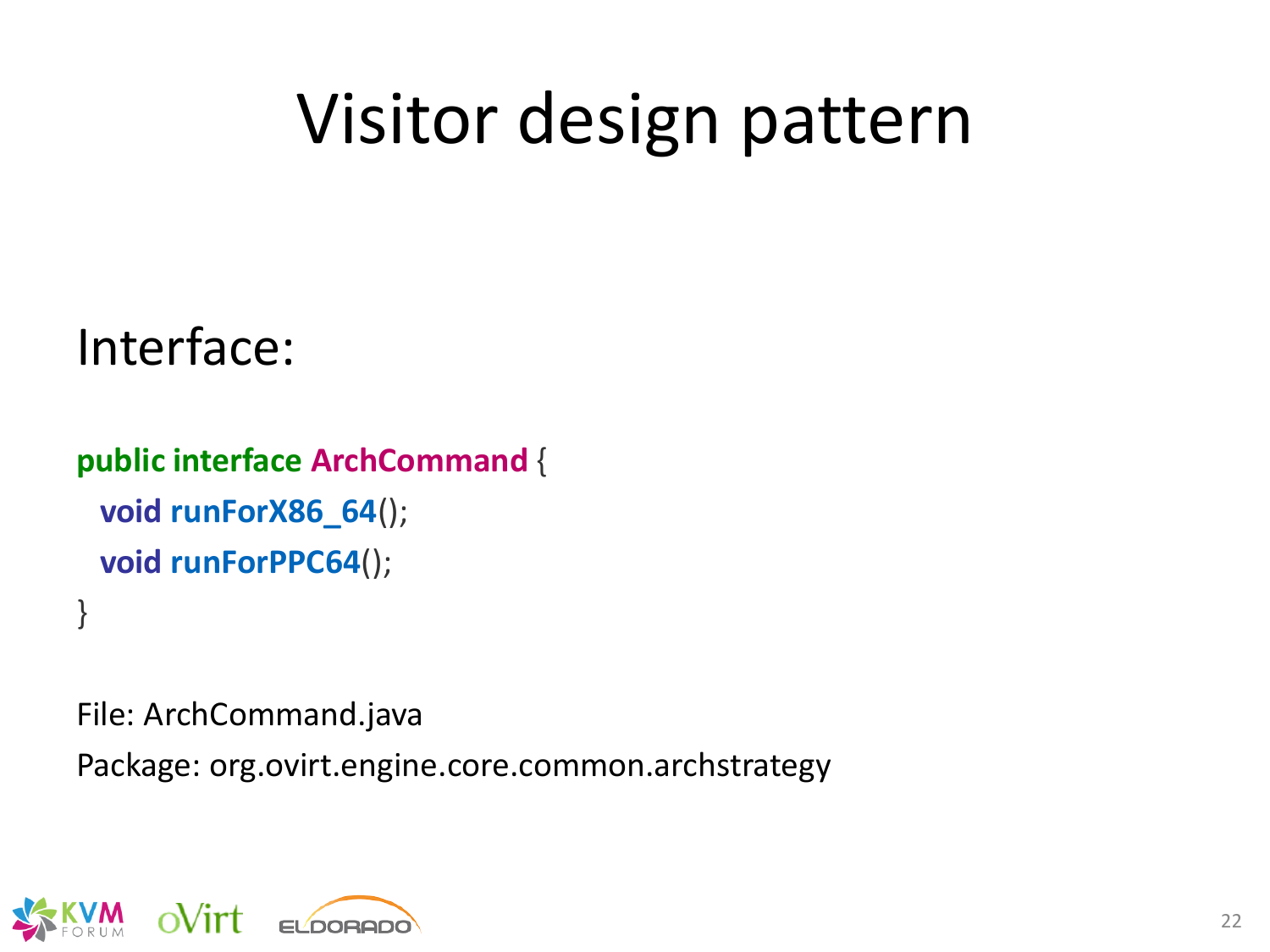## Visitor design pattern

#### Implementation:

```
public class AssignSCSIAddress implements ArchCommand {...
  @Override
  public void runForX86_64() {
  // In the x86 64 there is only one VirtIO-SCSI controller present.
    // The default address given by libvirt works fine
 }
  @Override
  public void runForPPC64() {
    if (diskInterface == DiskInterface.VirtIO_SCSI) {
     SCSIAddressingUtils.dynamicAddressing(device, maxUsedLunByController, 1);
    } else if (diskInterface == DiskInterface.SPAPR_VSCSI) {
     SCSIAddressingUtils.dynamicAddressing(device, maxUsedLunByController, 0);
 }
 }
}
```
File: AssignSCSIAddress.java Package: org.ovirt.engine.core.vdsbroker.architecture

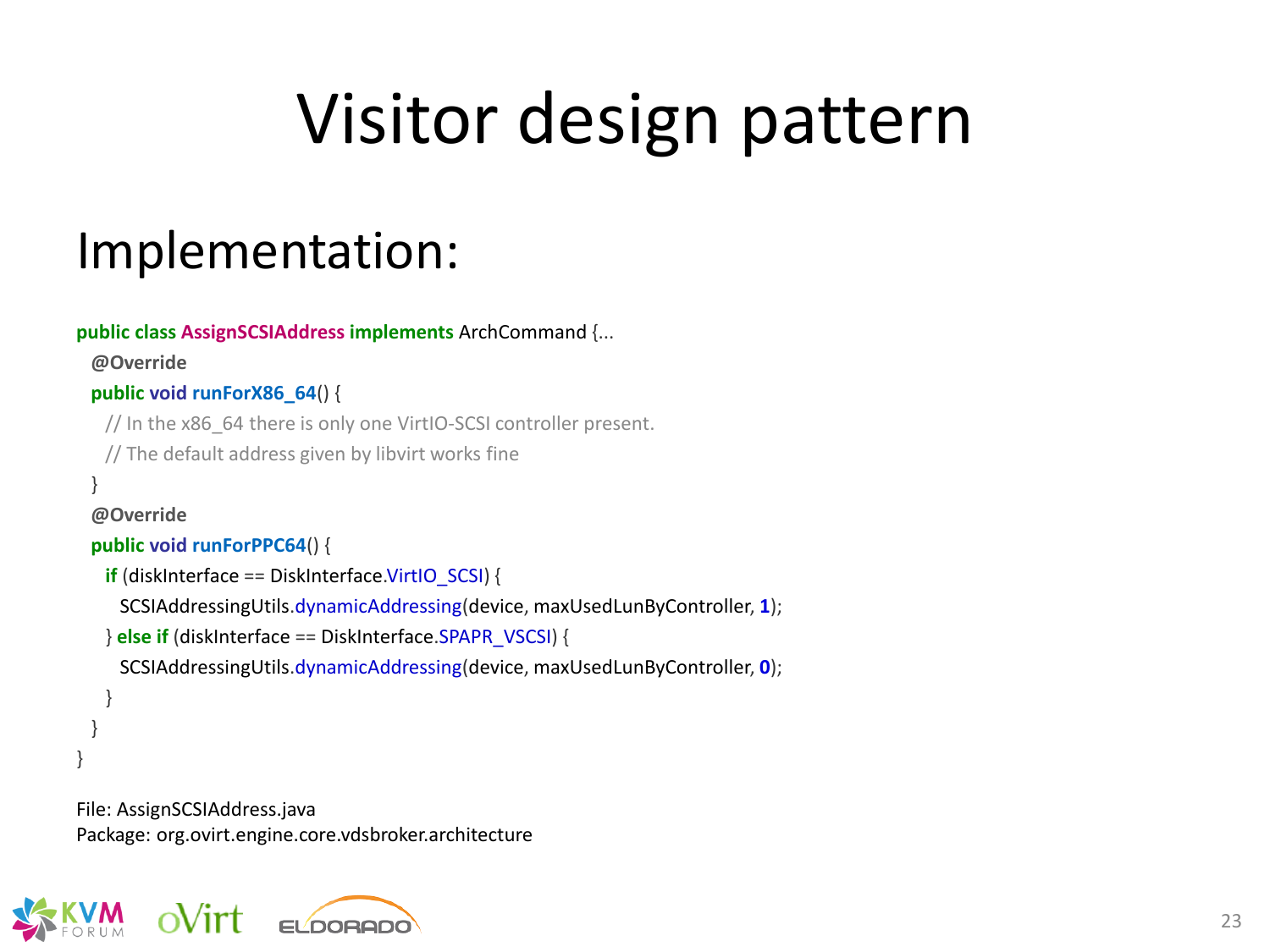## Which features are ready?

- Create Clusters, VMs, Templates and Pools.
- Import/Export VMs and Templates.
- Attach disks to VMs.
- Search VMs by architecture.
- Manage VMs.

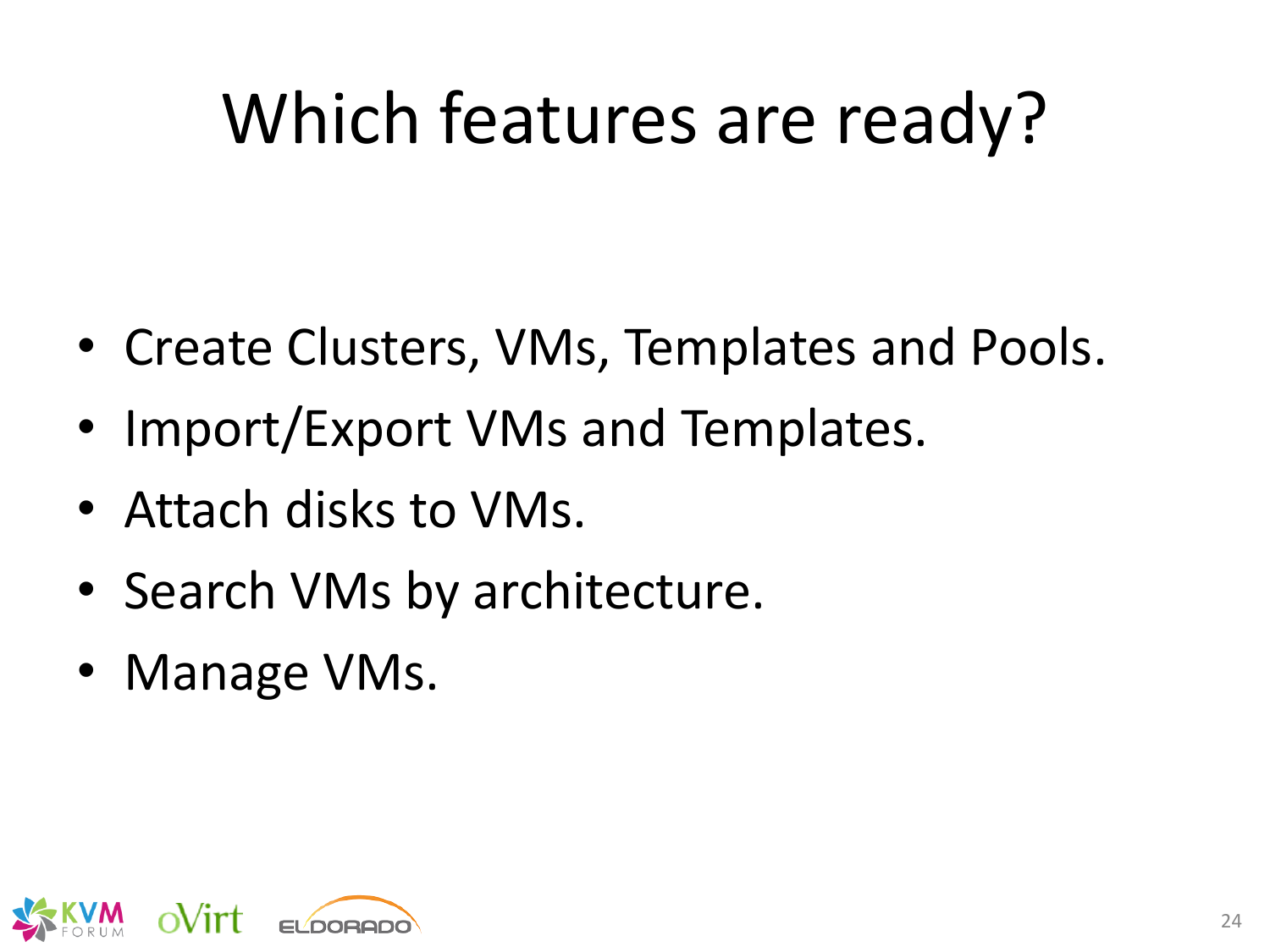| <b>New Cluster</b>                |                                                                                                                                 | $\circledast$                                                                                                                                                                                                                                                                                  |
|-----------------------------------|---------------------------------------------------------------------------------------------------------------------------------|------------------------------------------------------------------------------------------------------------------------------------------------------------------------------------------------------------------------------------------------------------------------------------------------|
| General                           | Data Center                                                                                                                     | Default<br><b>*</b>                                                                                                                                                                                                                                                                            |
| Optimization<br>Resilience Policy | Name                                                                                                                            |                                                                                                                                                                                                                                                                                                |
| Cluster Policy                    | Description<br>Comment<br>CPU Name<br>Compatibility Version<br>$\sqrt{2}$<br>Enable Virt Service<br>F<br>Enable Gluster Service | Intel Conroe Family<br>Intel Penryn Family<br>Intel Nehalem Family<br>Intel Westmere Family<br>Intel SandyBridge Family<br>Intel Haswell<br>AMD Opteron G1<br>AMD Opteron G2<br>AMD Opteron G3<br>AMD Opteron G4<br>AMD Opteron G5<br>IBM POWER 7 v2.0<br>IBM POWER 7 v2.1<br>IBM POWER 7 v2.3 |
|                                   |                                                                                                                                 | Cancel<br>OK                                                                                                                                                                                                                                                                                   |

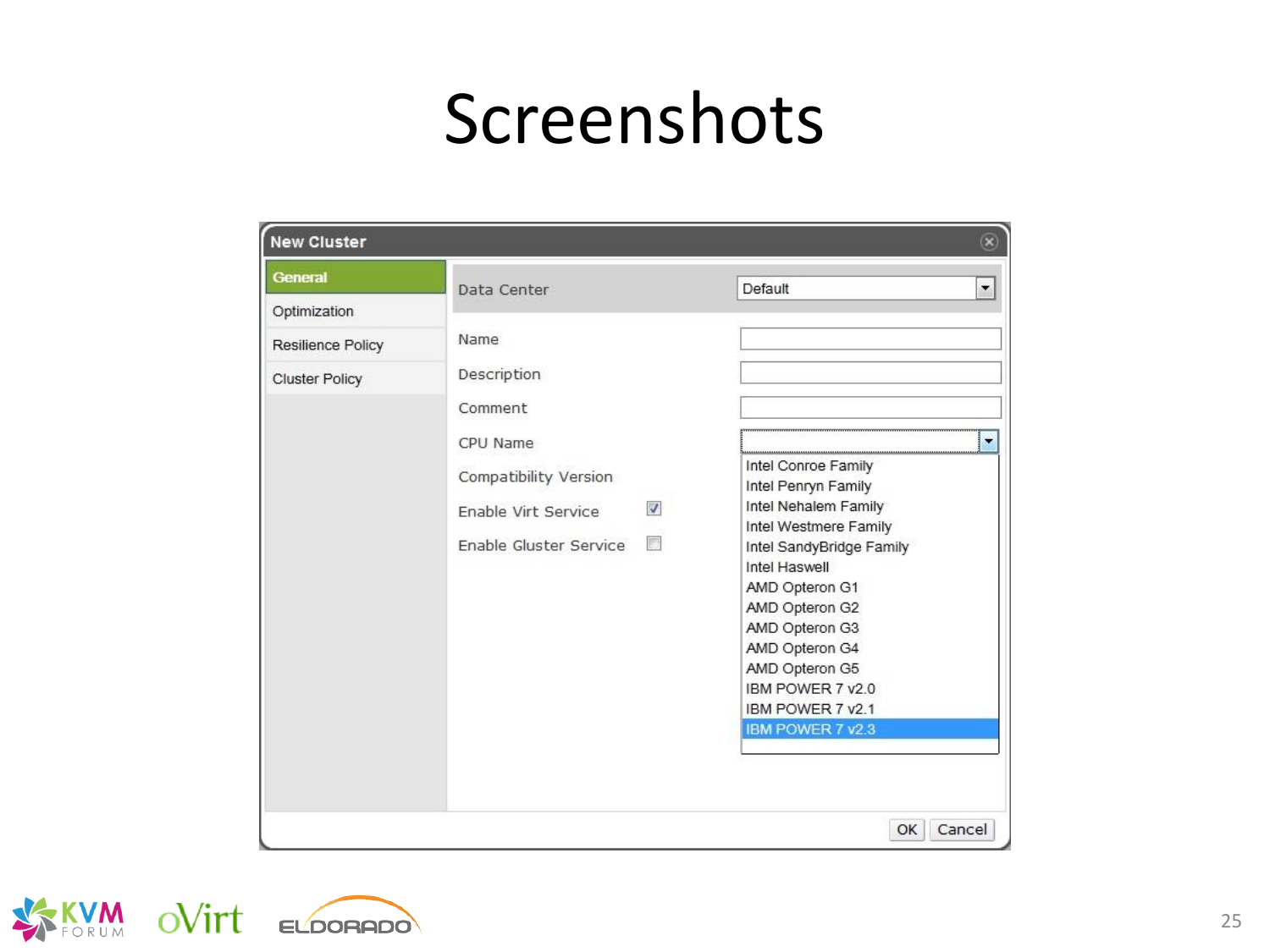| General | Cluster                                                                                       | POWER/Default                                 | $\overline{\phantom{a}}$ |
|---------|-----------------------------------------------------------------------------------------------|-----------------------------------------------|--------------------------|
| Console | Based on Template                                                                             |                                               |                          |
|         | Operating System                                                                              | Blank                                         | Blank template           |
|         | Optimized for                                                                                 | PWR_TP                                        |                          |
|         | Name                                                                                          | PWR_TP_Copy                                   |                          |
|         | Description<br>Comment                                                                        |                                               |                          |
|         |                                                                                               | F                                             |                          |
|         | Stateless<br>Start in Pause Mode<br>VM has 1 Nic. Assign it to a Profile.<br>nic <sub>1</sub> | Delete Protection<br>$\overline{\phantom{a}}$ |                          |

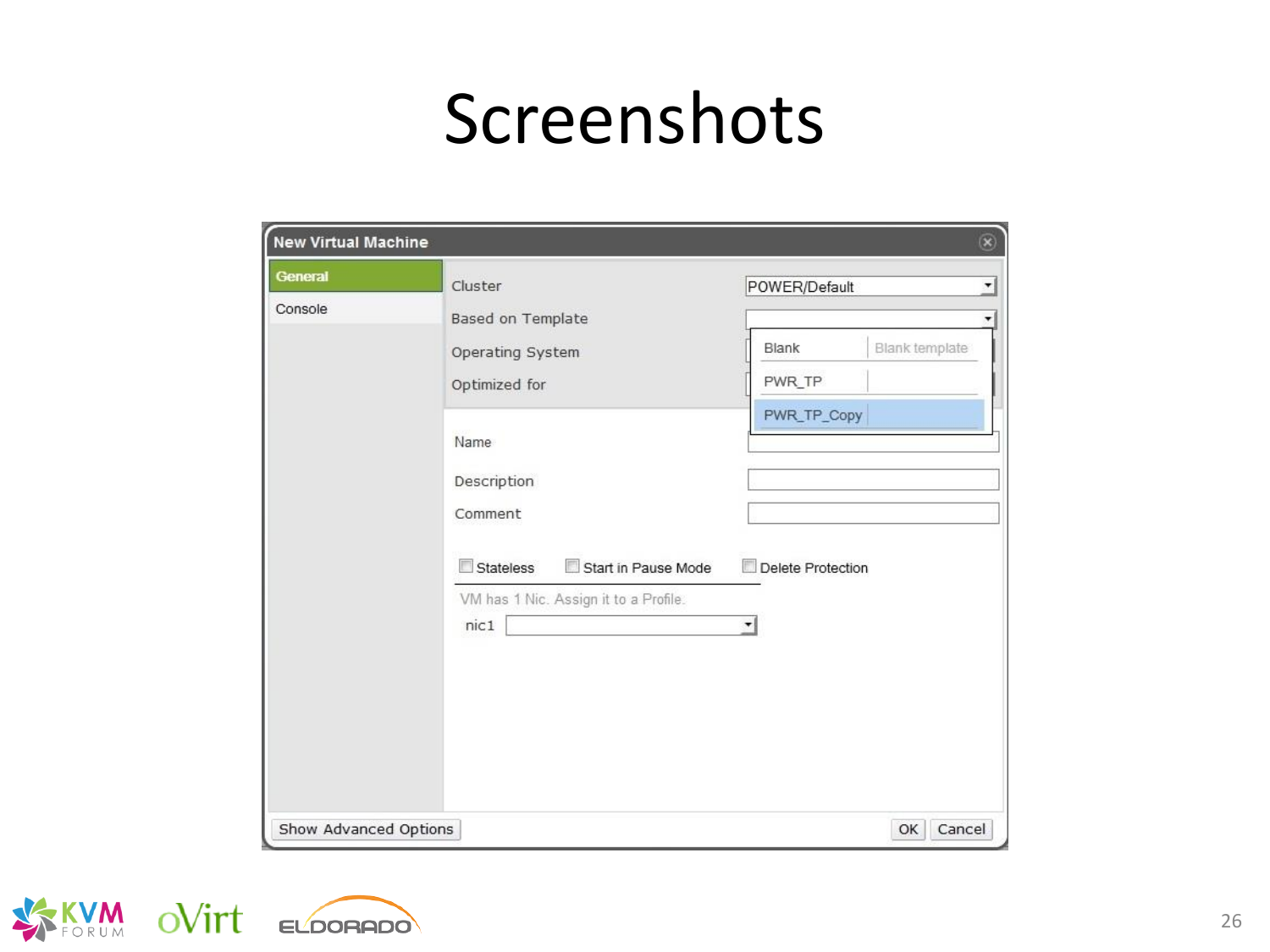| <b>General</b> | Cluster                               | POWER/Default     |
|----------------|---------------------------------------|-------------------|
| Console        | Based on Template                     | Blank             |
|                | Operating System                      | Other OS          |
|                |                                       | Other OS          |
|                | Optimized for                         | berver            |
|                | Name                                  |                   |
|                | Description                           |                   |
|                | Comment                               |                   |
|                | Stateless<br>Start in Pause Mode      | Delete Protection |
|                | VM has 1 Nic. Assign it to a Profile. |                   |
|                | nic <sub>1</sub>                      | ▼                 |
|                |                                       |                   |
|                |                                       |                   |
|                |                                       |                   |
|                |                                       |                   |
|                |                                       |                   |

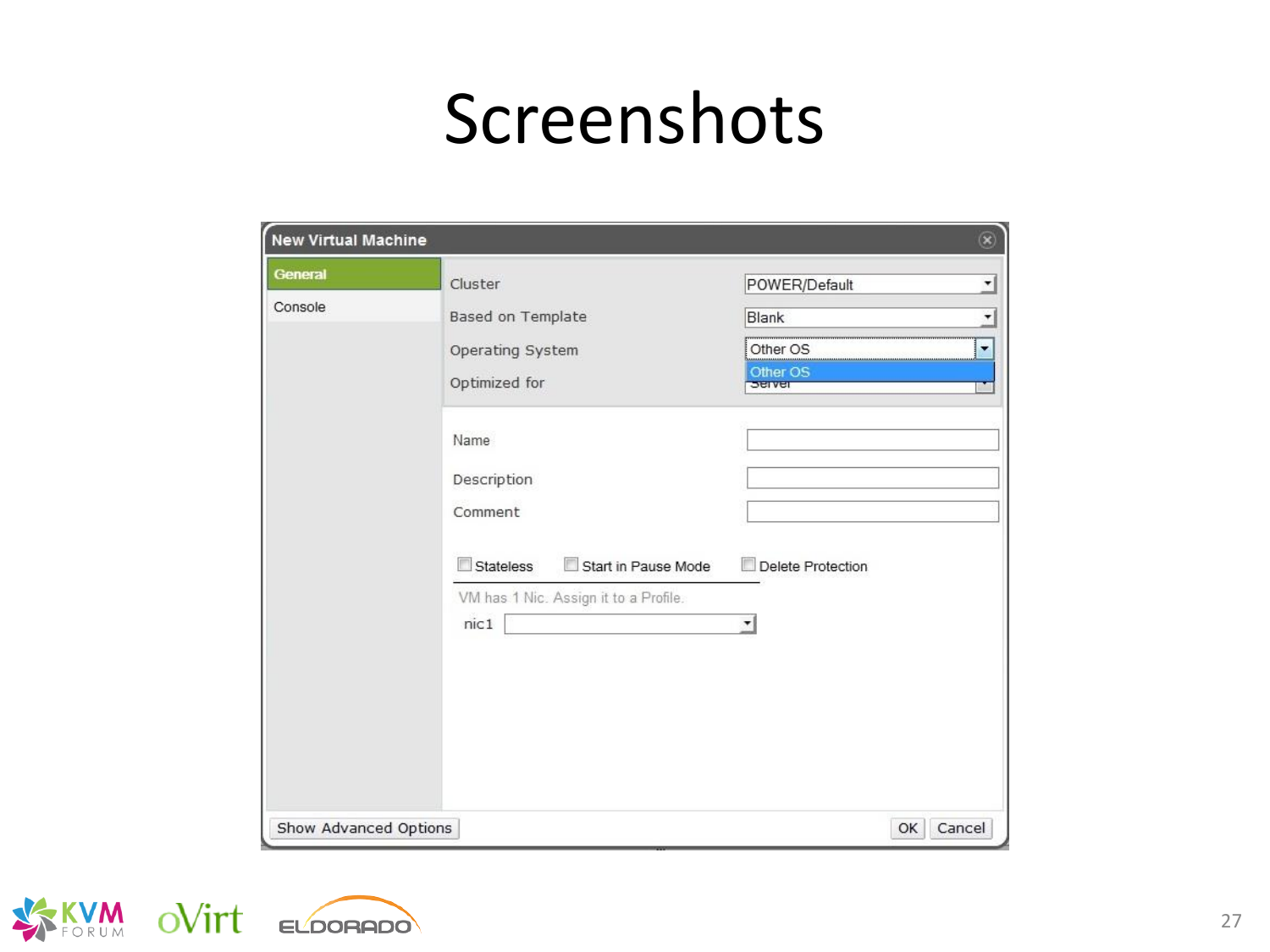| <b>New Virtual Machine</b>                      |                                                                                                            |                              | $\circledast$                              |
|-------------------------------------------------|------------------------------------------------------------------------------------------------------------|------------------------------|--------------------------------------------|
| General<br>System                               | Cluster                                                                                                    | POWER/Default                | $\overline{ }$                             |
| Initial Run                                     | Based on Template<br>Operating System                                                                      | <b>Blank</b><br>Other OS     | $\overline{ }$<br>$\overline{\phantom{0}}$ |
| <b>Console</b><br>Host                          | Optimized for                                                                                              | Server                       | $\overline{\phantom{0}}$                   |
| <b>High Availability</b><br>Resource Allocation | Protocol                                                                                                   | <b>VNC</b><br>VNC            | ▼                                          |
| Boot Options                                    | VNC Keyboard Layout<br>USB Support                                                                         | uerault jerr-usj<br>Disabled | ÷                                          |
| <b>Custom Properties</b>                        | Monitors<br>Smartcard Enabled<br>Advanced Parameters<br>Soundcard enabled<br>VirtIO Console Device Enabled | $\mathcal{L}_{\mathcal{F}}$  |                                            |
| Hide Advanced Options                           |                                                                                                            | OK                           | Cancel                                     |

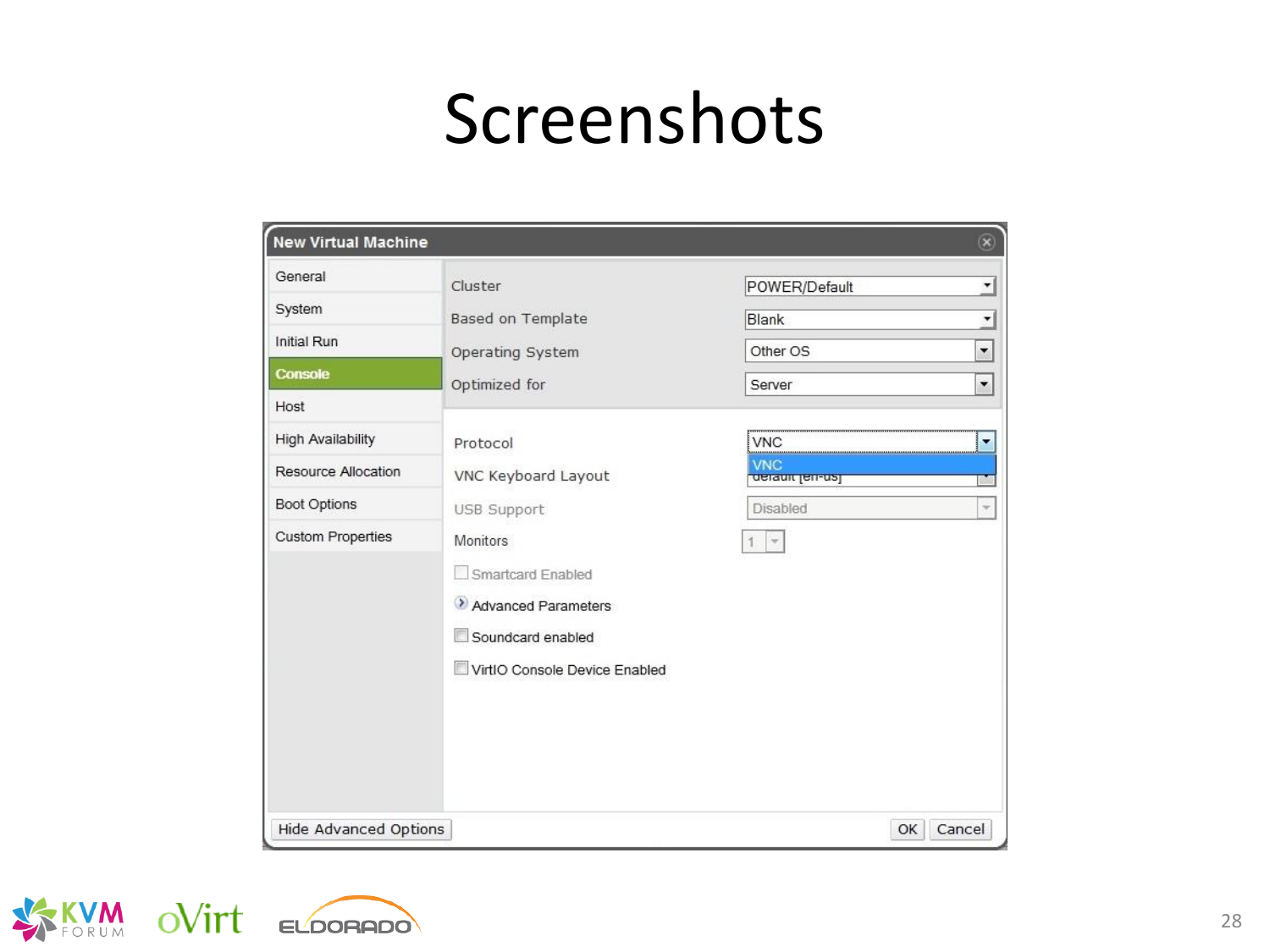| <b>Add Virtual Disk</b><br>$\circledast$ |                                                            |                    |
|------------------------------------------|------------------------------------------------------------|--------------------|
| <b>N</b> Attach Disk                     |                                                            |                    |
| O Internal                               | <b>External (Direct Lun)</b>                               |                    |
| Size(GB)                                 |                                                            | Wipe After Delete  |
| Alias                                    | PWR_VM_Disk2                                               | $\Box$ Is Bootable |
| Description                              |                                                            | Is Shareable       |
| Interface                                | VirtIO<br>۰                                                |                    |
| Allocation Policy                        | VirtIO<br>VirtIO-SCSI                                      |                    |
| Storage Domain                           | $\overline{\phantom{a}}$<br>dsb072 (609 GB free of 650 GB) |                    |
|                                          |                                                            |                    |
|                                          |                                                            |                    |

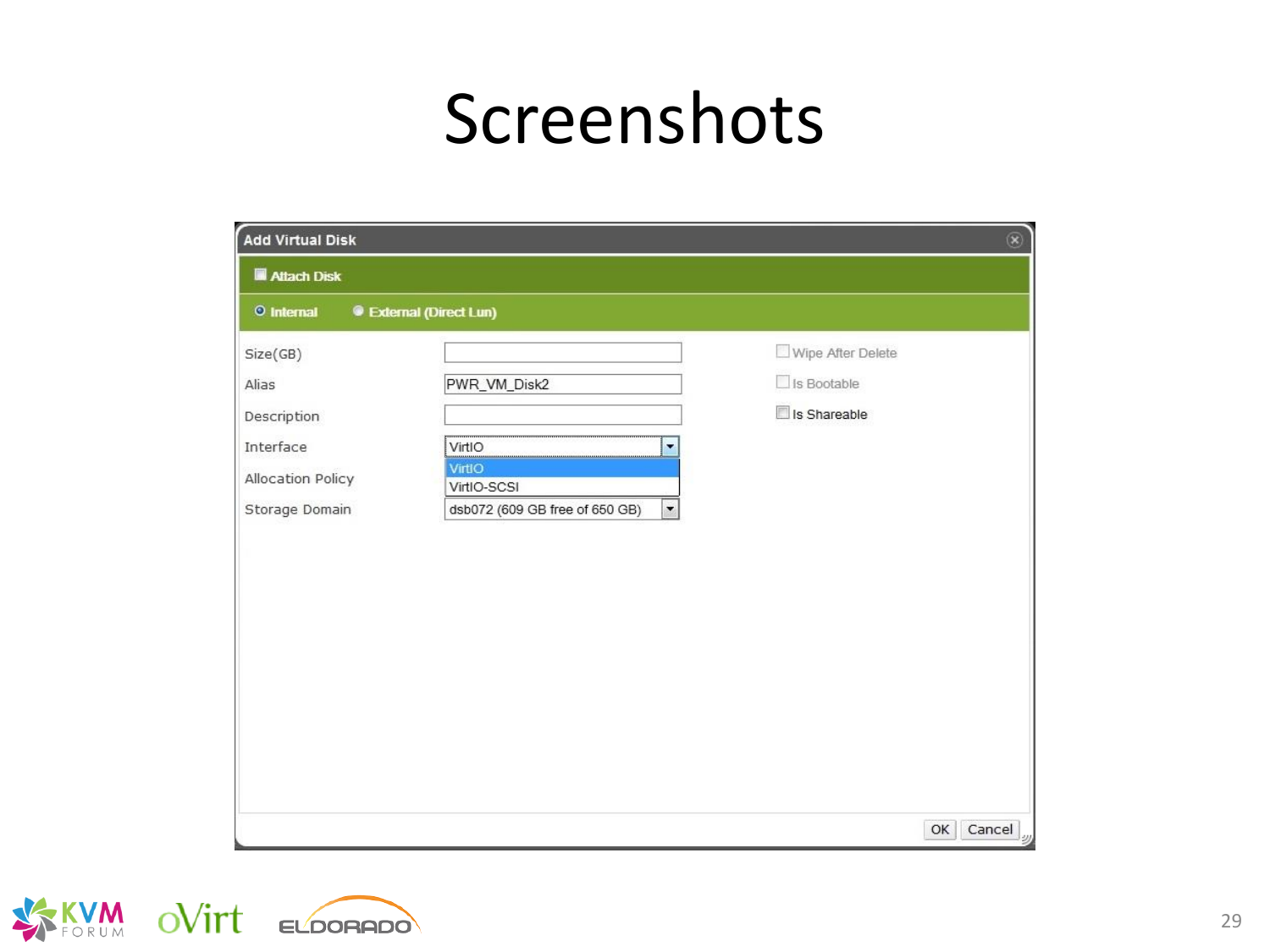| <b>New Network Interface</b> |                                      |
|------------------------------|--------------------------------------|
| Name                         | nic2                                 |
| Profile                      | ovirtmgmt/ovirtmgmt                  |
| Link State                   | <b>In Down</b><br>Up-                |
| Type                         | VirtIO                               |
| Custom MAC address           | rtl8139                              |
| <b>Advanced Parameters</b>   | VirtIO<br>Example: 00:14:4a:23:67:55 |
|                              | Cancel<br>OK                         |

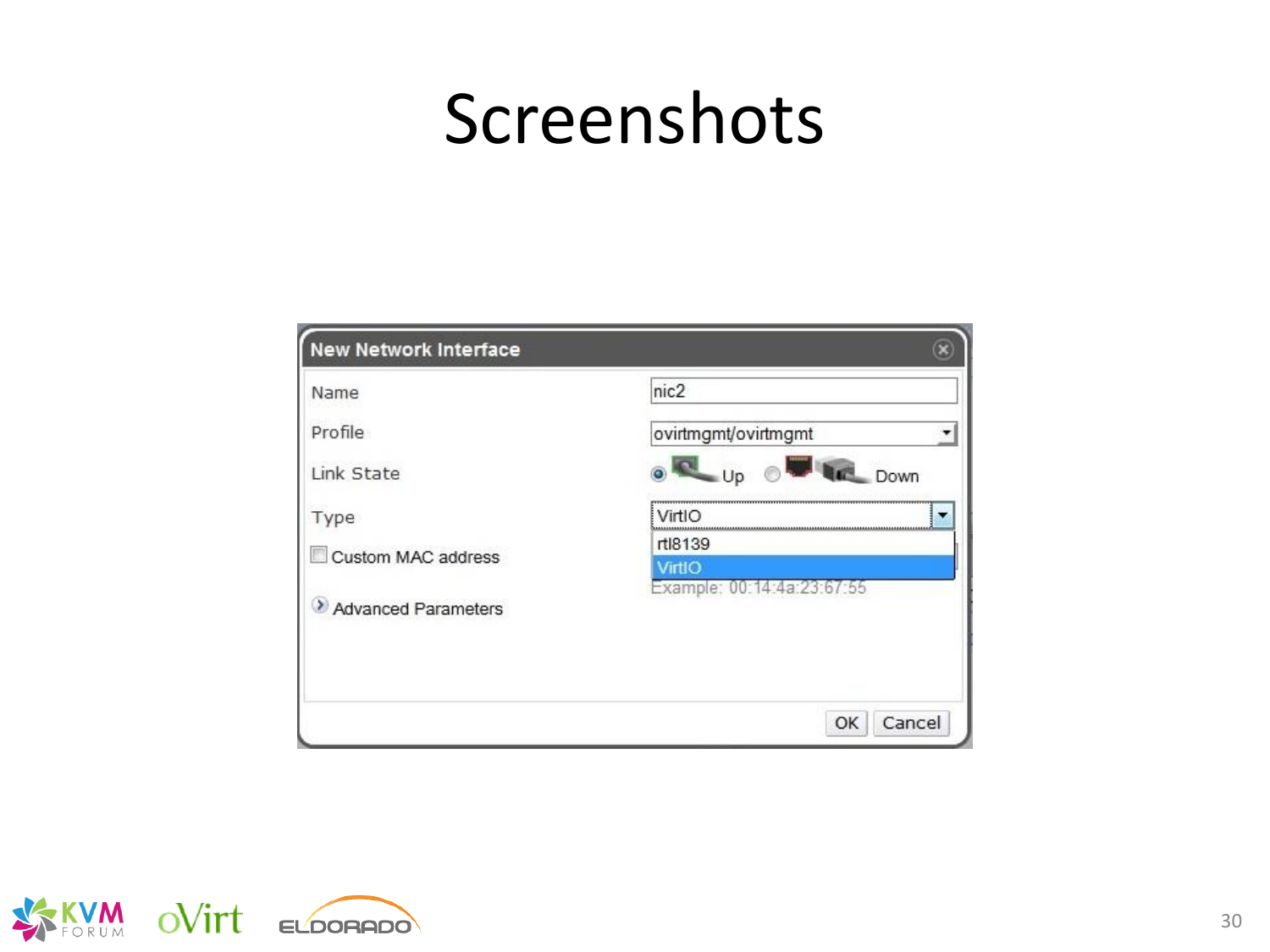## Agenda

- The idea.
- What has already been done?
- What is on the backlog?
- Where is the code?
- Conclusion.

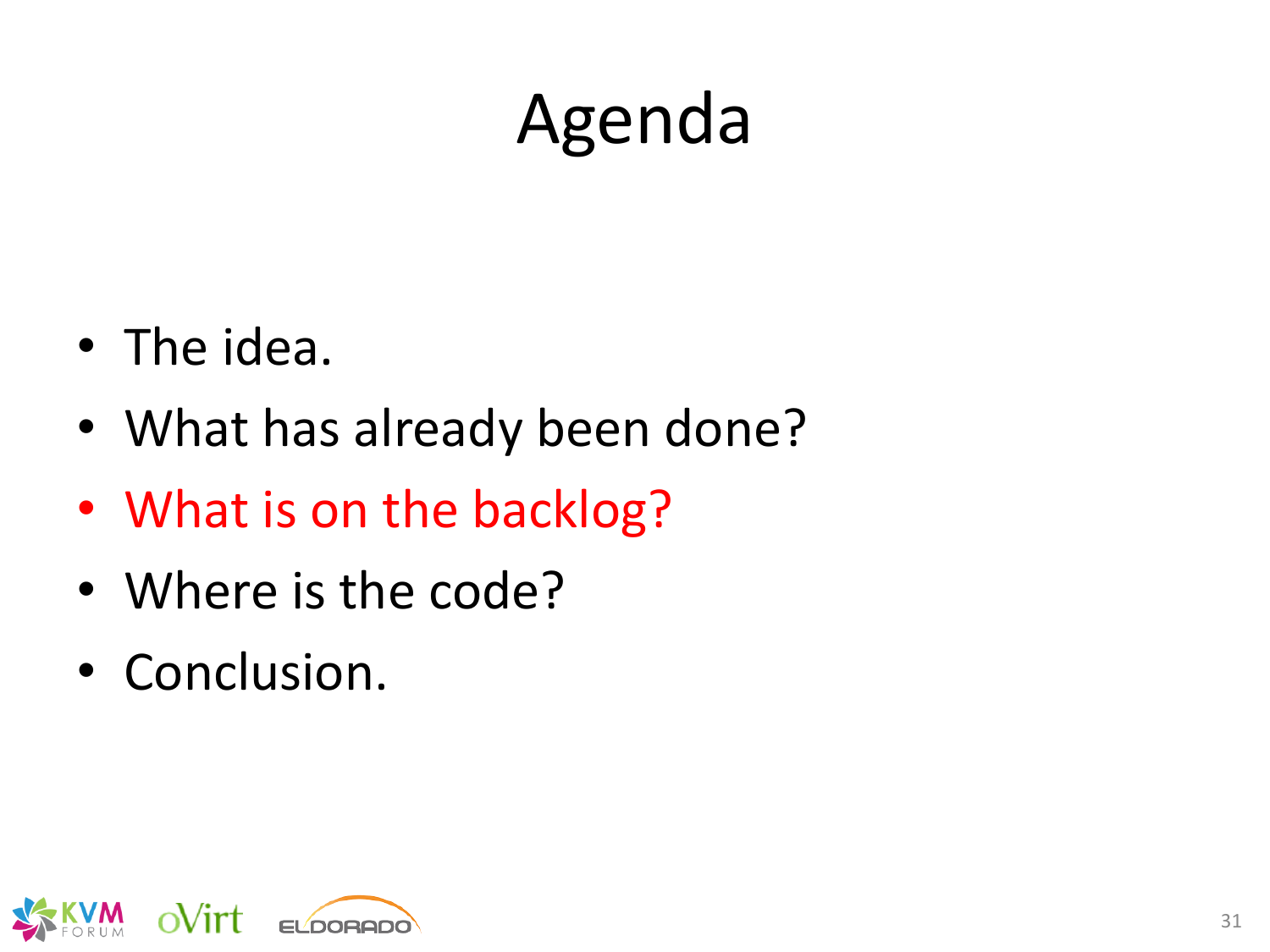## Missing features

- Install guest OS.
- Network booting.
- Migration.
- Snapshotting.
- Hotplugging.

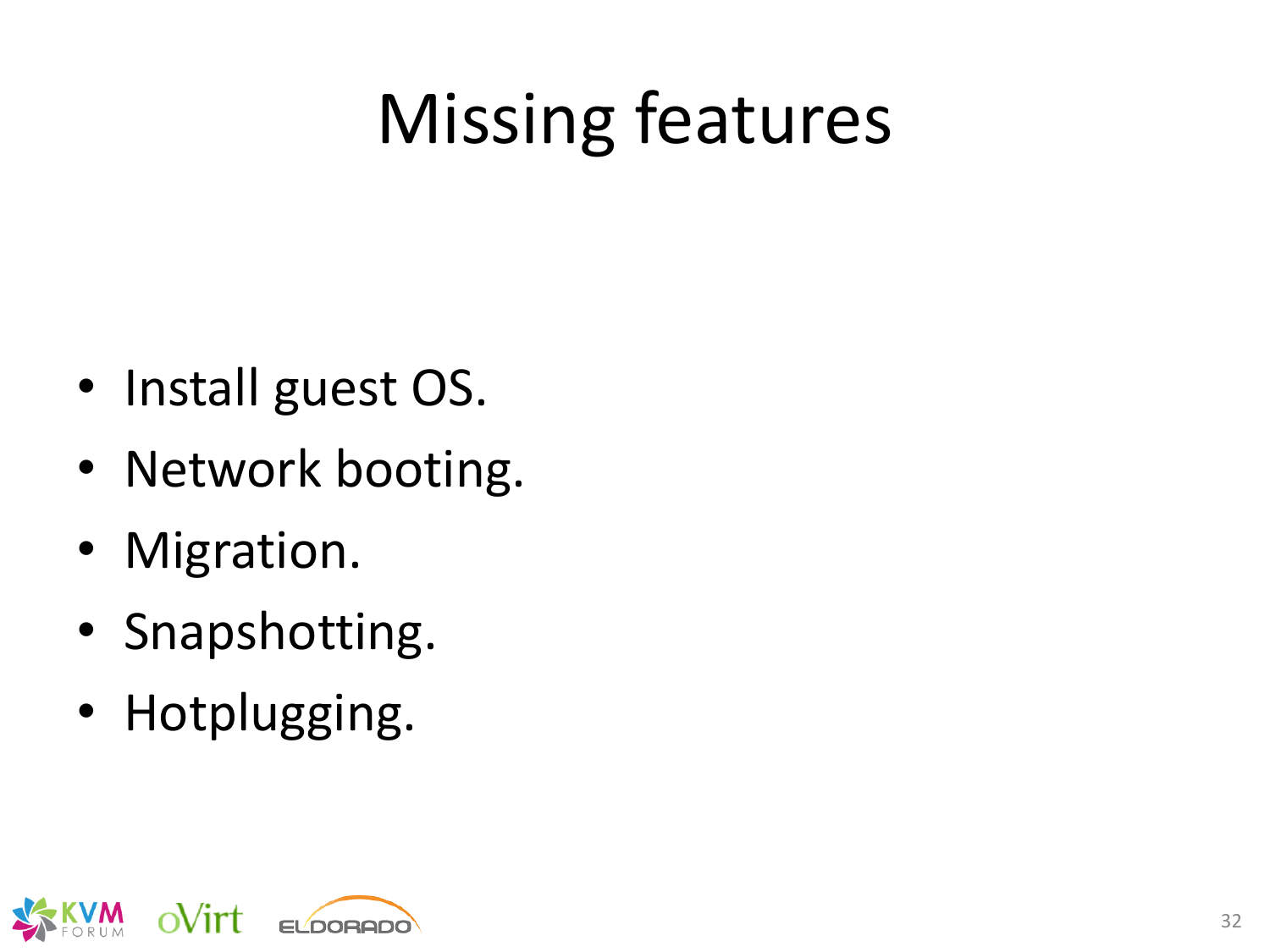## Development backlog

- Provide SPAPR VLAN and SPAPR VSCSI (PPC64 specific).
- Do not allow change CPU version of PPC64 clusters.
- Specify which disk interfaces can perform hotplugging.
- Provide network boot for PPC64.

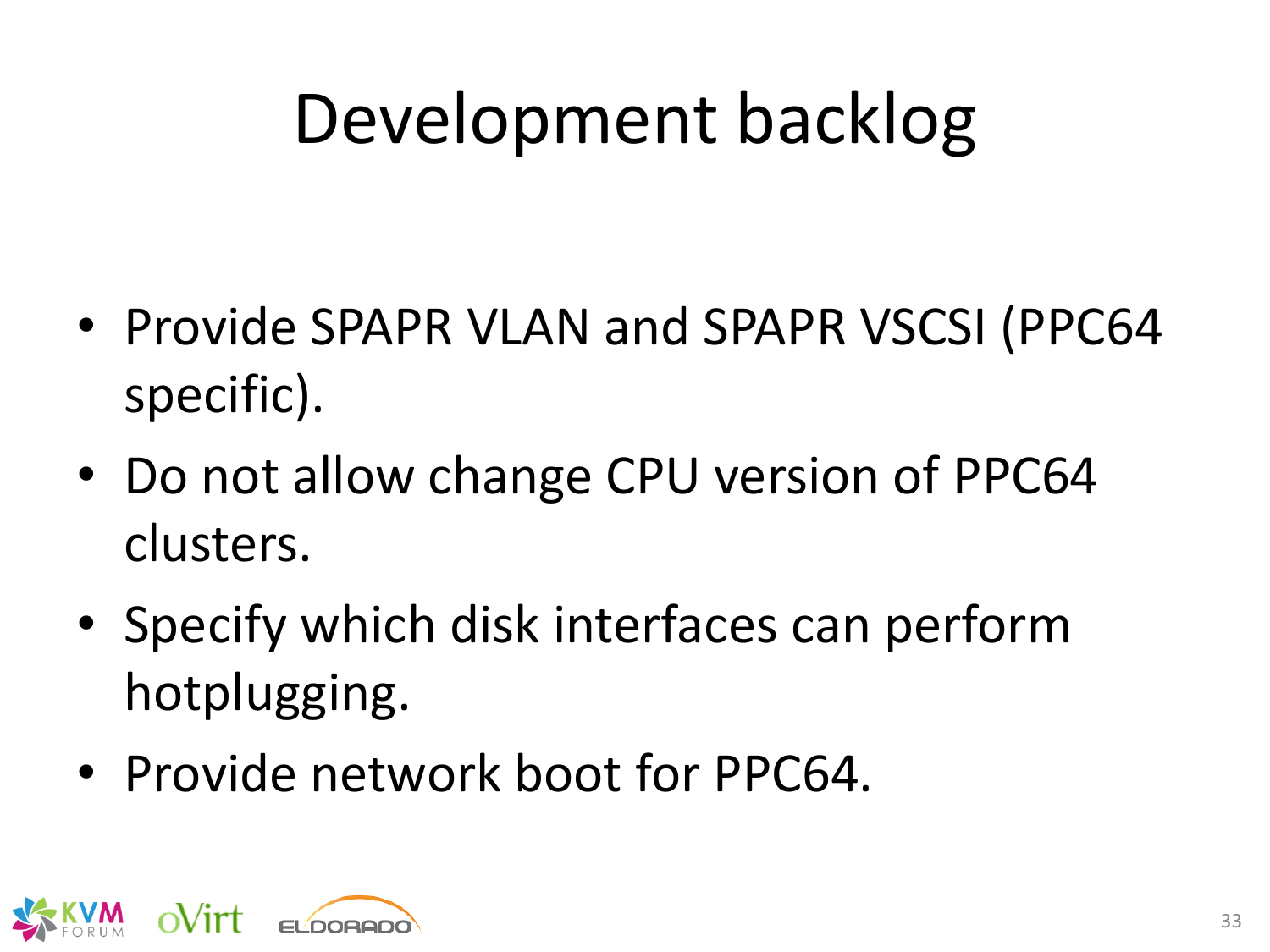## Agenda

- The idea.
- What has already been done?
- What is on the backlog?
- Where is the code?
- Conclusion.

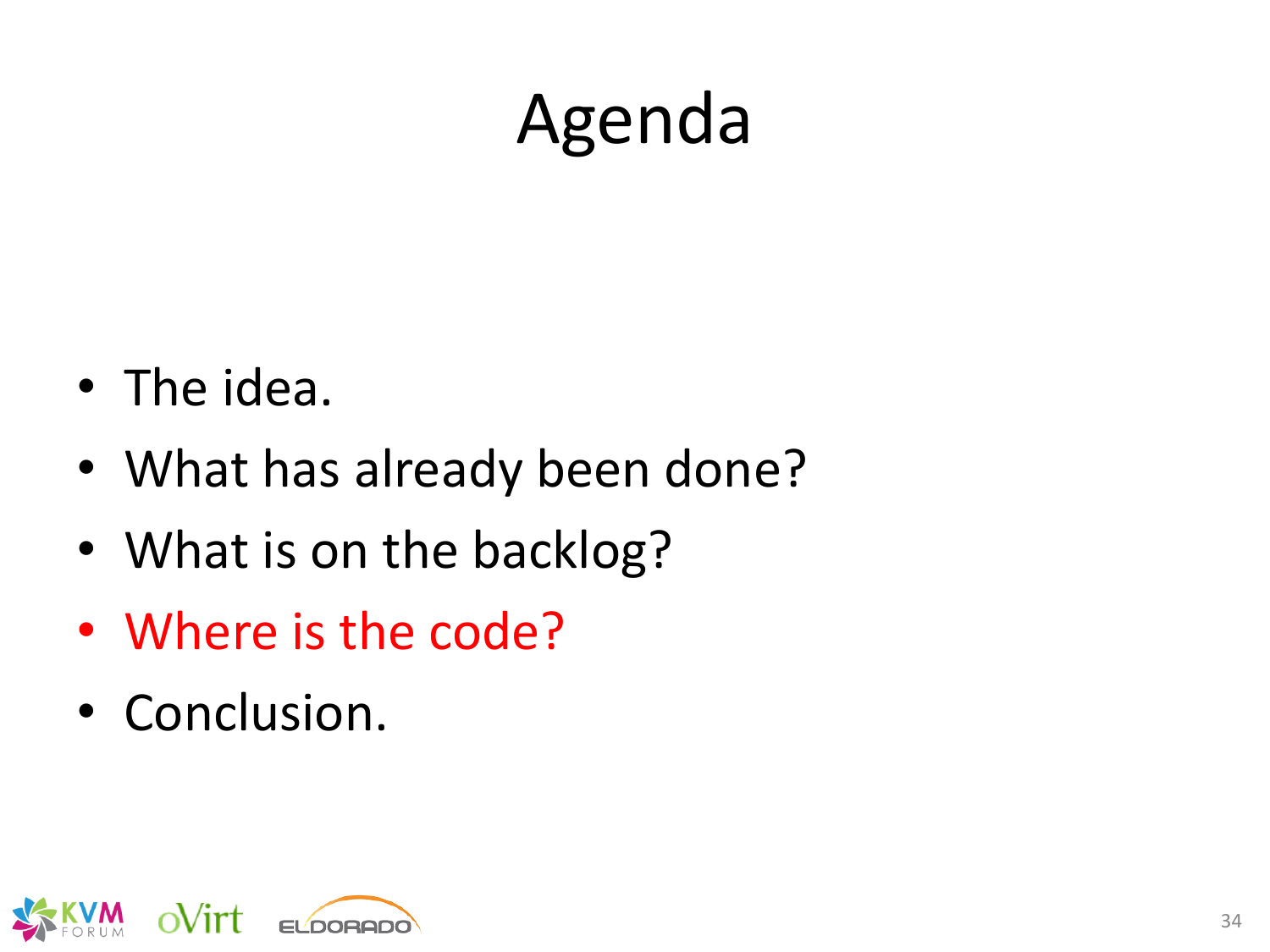### Where is the code?

Gerrit:

[http://gerrit.ovirt.org](http://gerrit.ovirt.org/)

Git:

[http://www.ovirt.org/Subprojects](http://www.ovirt.org/Subprojectsgit:/gerrit.ovirt.org/ovirt-engine) [git://gerrit.ovirt.org/ovirt-engine](http://www.ovirt.org/Subprojectsgit:/gerrit.ovirt.org/ovirt-engine) git://gerrit.ovirt.org/vdsm git://gerrit.ovirt.org/ovirt-host-deploy

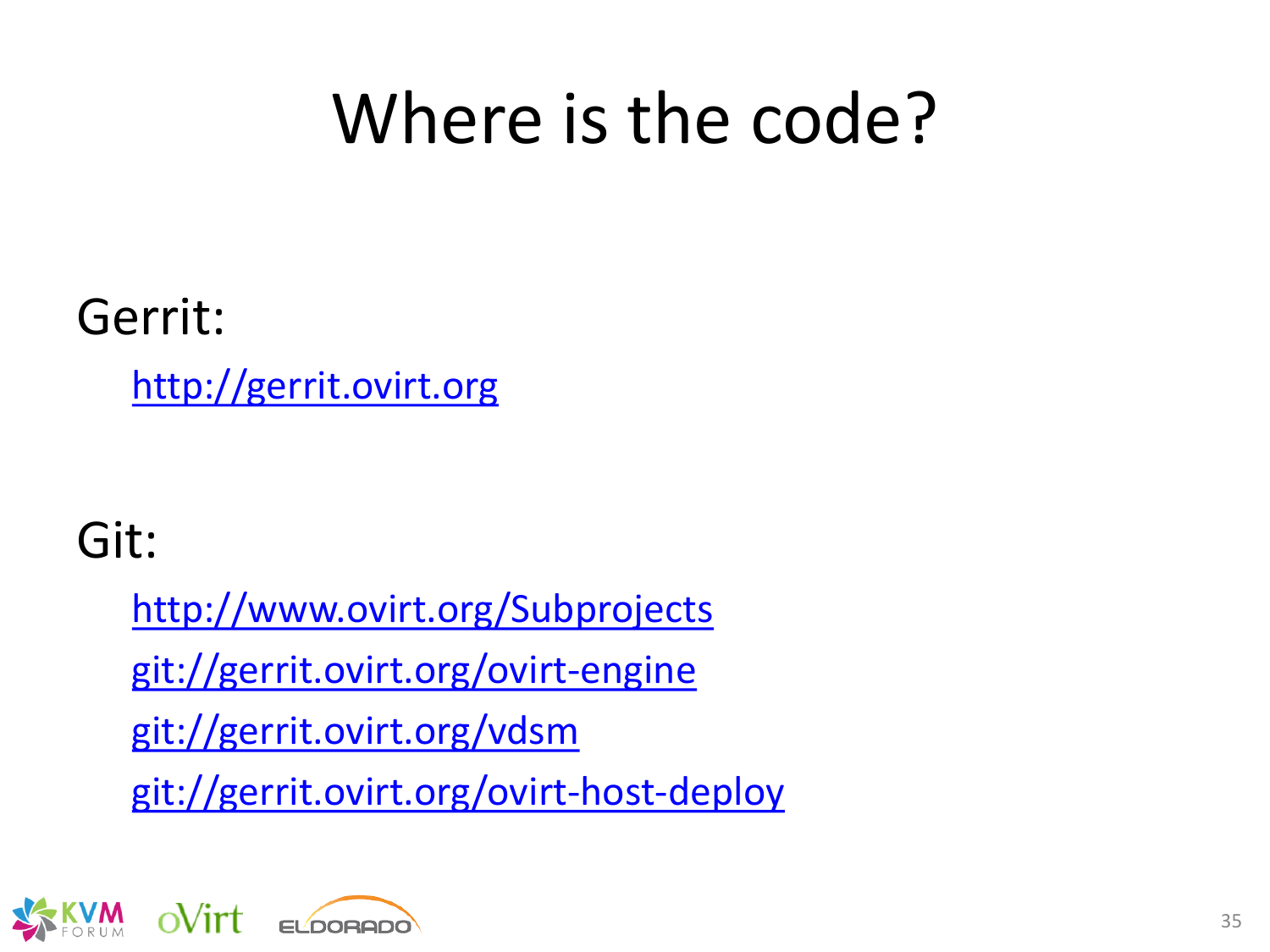### Patches - Engine

17853 - core: Add POWER 7 to the CPU list 18938 - core, engine, webadmin: Initial support for alternative architectures 18220 - core: New OS for IBM POWER support 17972 - webadmin: Show only compatible OSes 18347 - engine: OS type validation 18702 - core: Fill and check arch when importing VM and Template 19012 - ui: OVF import in multiple architecture scenario 18226 - core, engine, webadmin: Cluster and architecture related changes 18227 - core, webadmin, engine: Added arch support for VM & Template 19487 - ui: Avoid the selection of incompatible templates 19132 - ui, core: Prevent architecture mismatches in the frontend 18622 - core, engine: SCSI CD-ROM on PPC64 VMs 19010 - core, engine: Architecture parameter on search backend

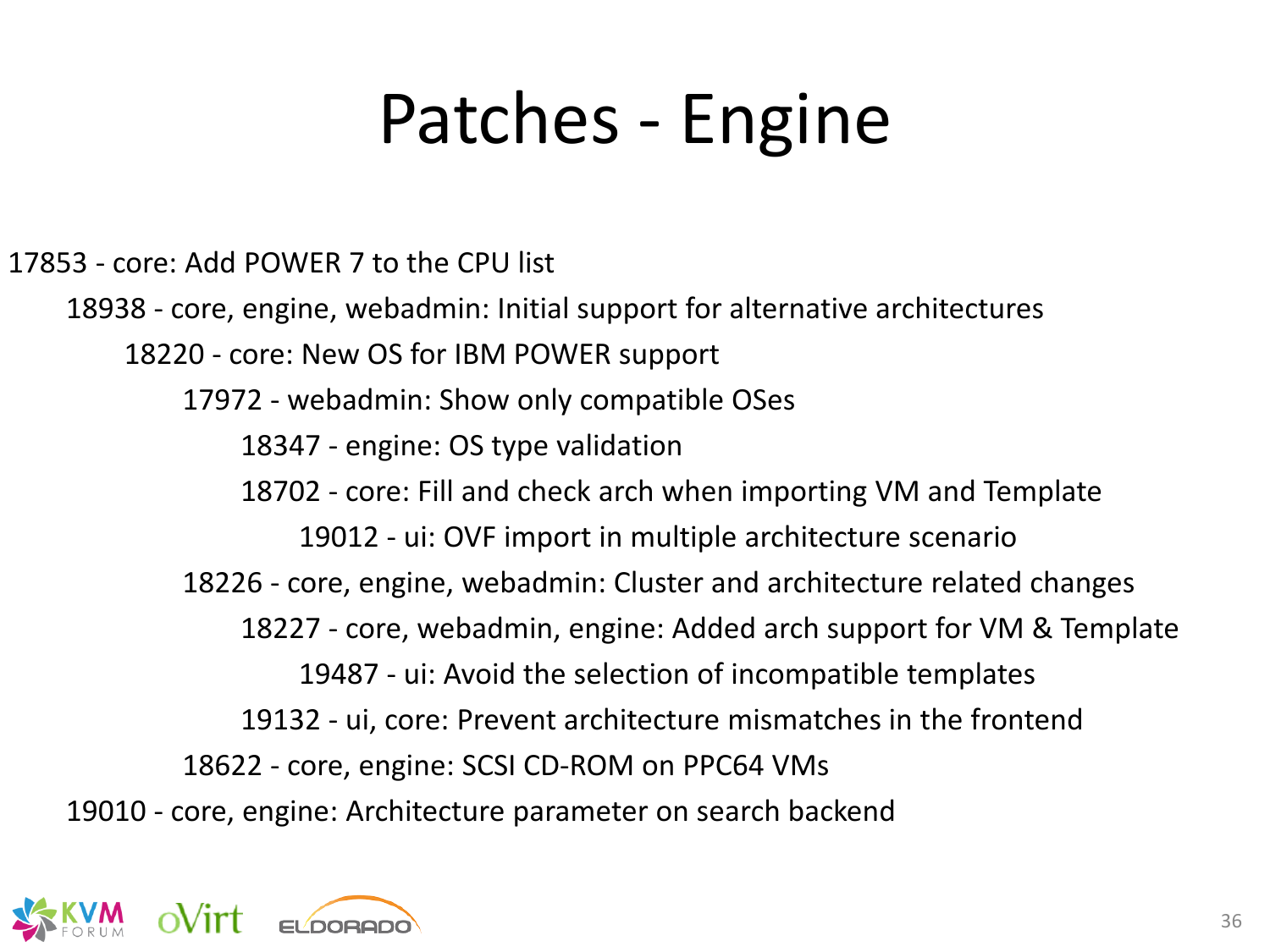## Patches - Engine

17964 - core, webadmin: Show only supported disk interfaces 18648 - engine: Disk interface validation 19188 - core: Vnic hotplug validation - Patch 1 of 2 19189 - webadmin: Vnic hotplug validation - Patch 2 of 2 19601 - core: Disk hotplug validation - Patch 1 of 2 19628 - webadmin: Disk hotplug validation - Patch 2 of 2 19758 - core: Cleanup of Vnic and Disk hotplug 18677 - engine: VM Device Type for Display Type 17885 - webadmin: Show only supported displays 18150 - engine: Display type validation 18042 - engine: Vnic interface validation (Merged) 17423 - deployUtil: Remove null character from the id on IBM POWER (Merged) 19878 - core, engine: sPAPR VLAN support

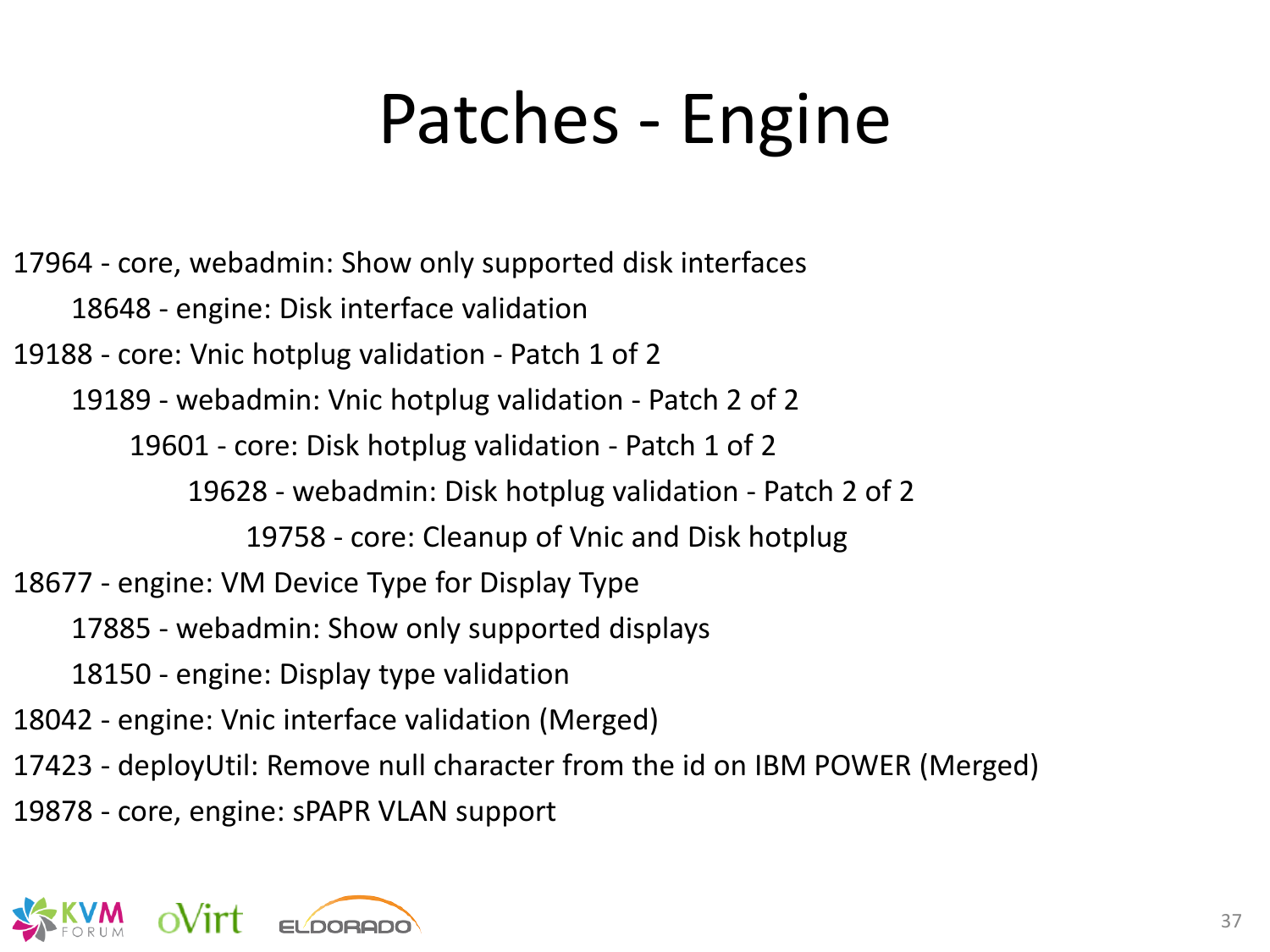### Patches - VDSM

19395 - vdsm: Hardware information about POWER hosts

17437 – vdsm: Capabilities: List capabilities of the IBM POWER family

19875 - vdsm: Handling topology for ppc64

19396 - vdsm: Report fake capabilities

18718 - vdsm: Create VMs for the POWER architecture

17279 - vdsm: hardware: Remove null character from the id on IBM POWER (Merged)

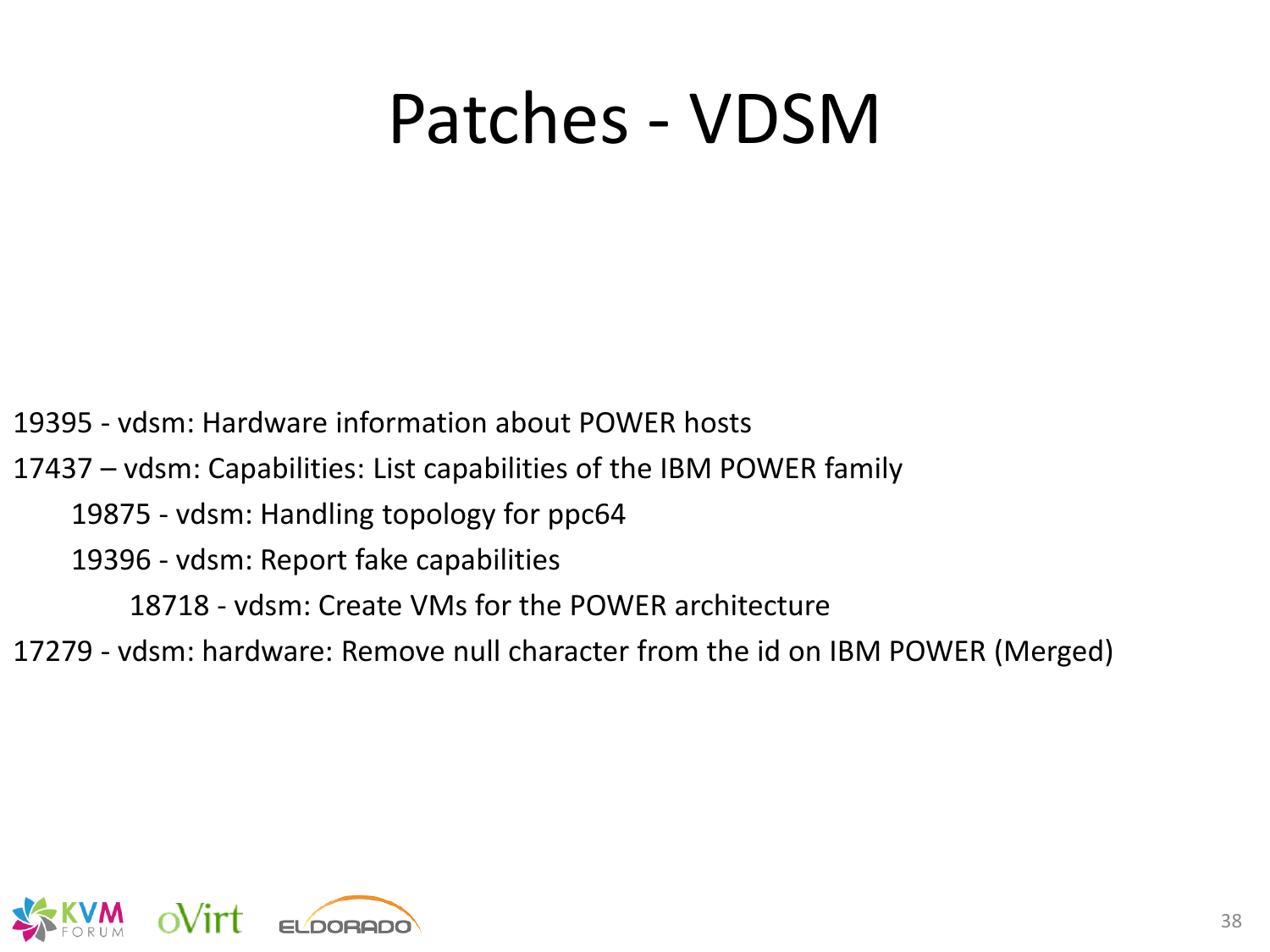### All-in-one patch

We merged all those patches and published the code in one single DEMO branch:

### Engine

[https://bitbucket.org/gustavo\\_temple/ovirtenginemultiplatfo](https://bitbucket.org/gustavo_temple/ovirtenginemultiplatform) [rm](https://bitbucket.org/gustavo_temple/ovirtenginemultiplatform)

#### VDSM

[https://bitbucket.org/gustavo\\_temple/ovirtvdsmmultiplatfor](https://bitbucket.org/gustavo_temple/ovirtvdsmmultiplatform) [m](https://bitbucket.org/gustavo_temple/ovirtvdsmmultiplatform)

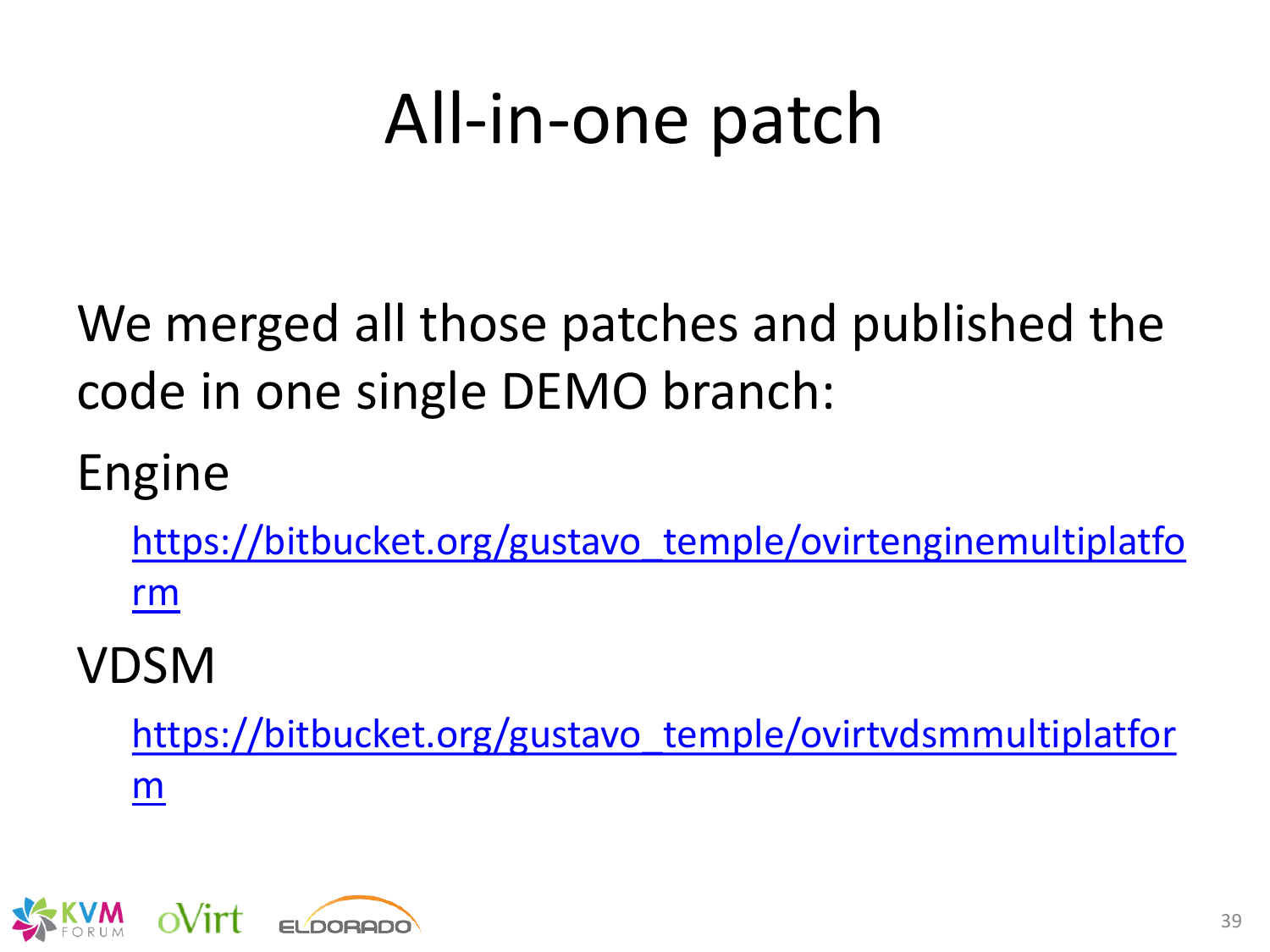### How to build and test?

### Instructions in the wiki[:](http://www.ovirt.org/Features/Engine_support_for_PPC64)

[http://www.ovirt.org/Features/Engine\\_support\\_for\\_PPC64#](http://www.ovirt.org/Features/Engine_support_for_PPC64) [DEMO\\_version](http://www.ovirt.org/Features/Engine_support_for_PPC64)

[http://www.ovirt.org/Features/Vdsm\\_for\\_PPC64#DEMO\\_Ver](http://www.ovirt.org/Features/Vdsm_for_PPC64) [sion](http://www.ovirt.org/Features/Vdsm_for_PPC64)

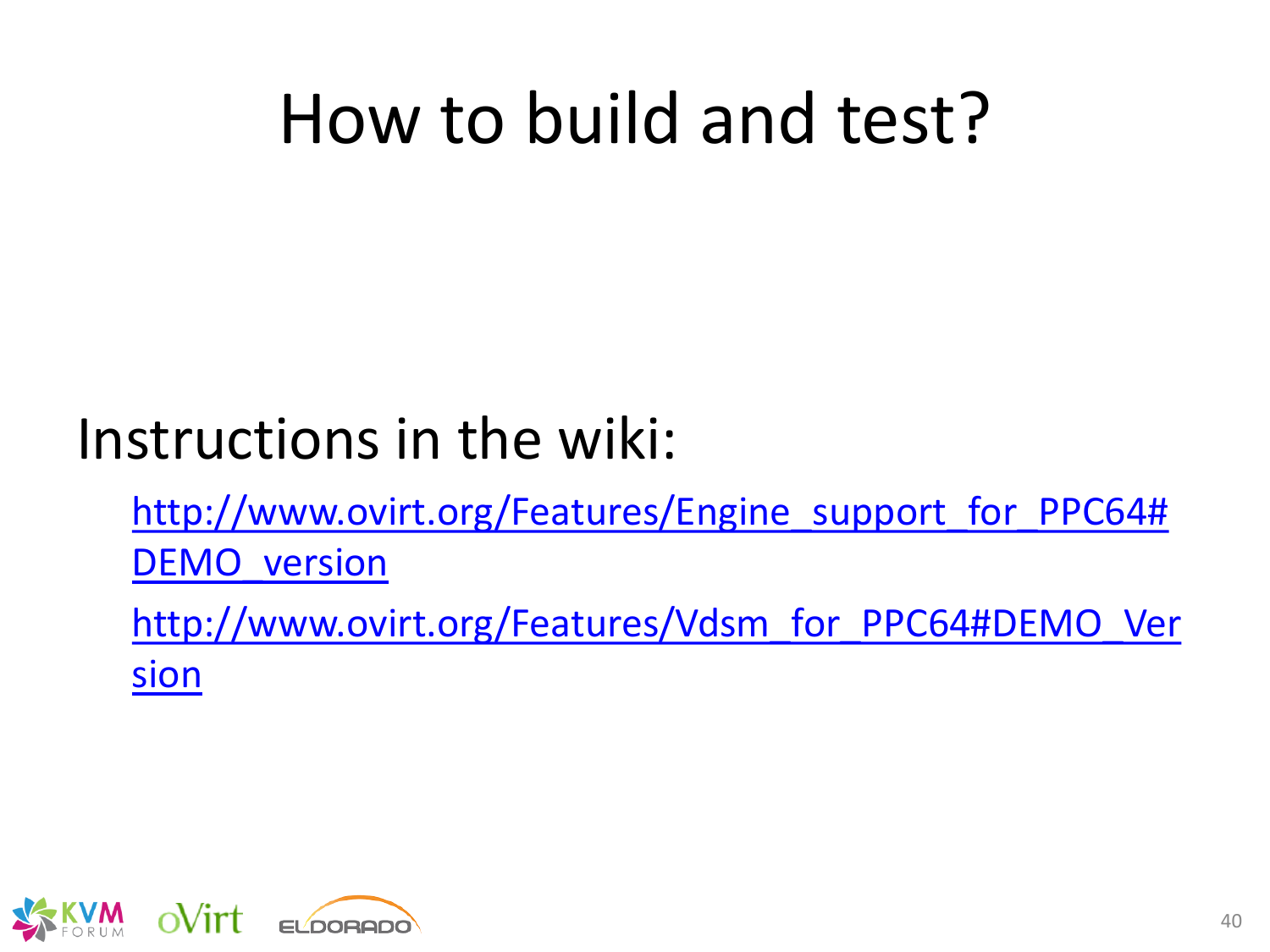## Agenda

- The idea.
- What has already been done?
- What is on the backlog?
- Where is the code?
- Conclusion.

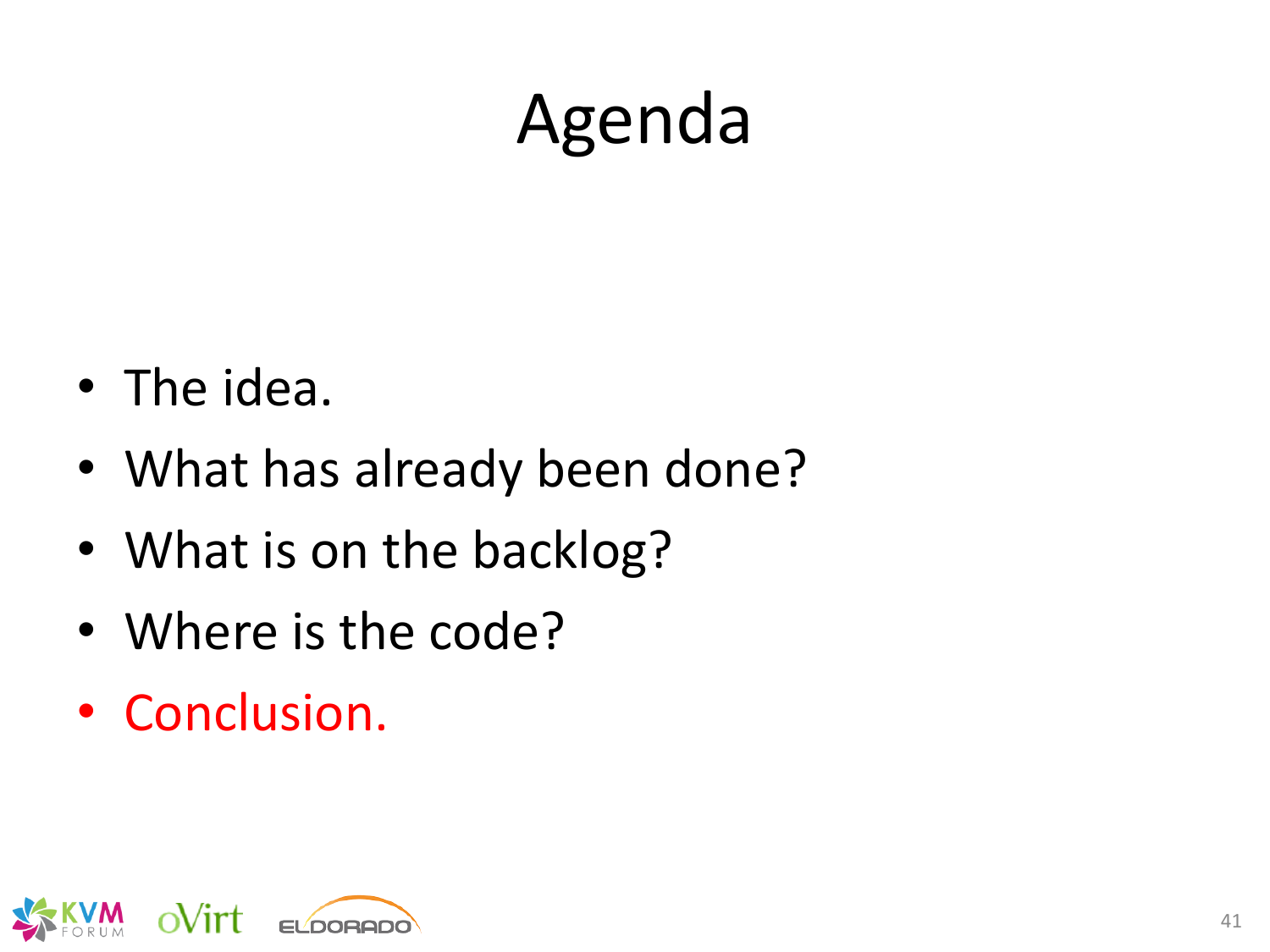### Conclusion

After the acceptance of all patches developed, the oVirt engine will became multiplatform, initially for x86\_64 and PPC64, with all code structure to add other architectures.

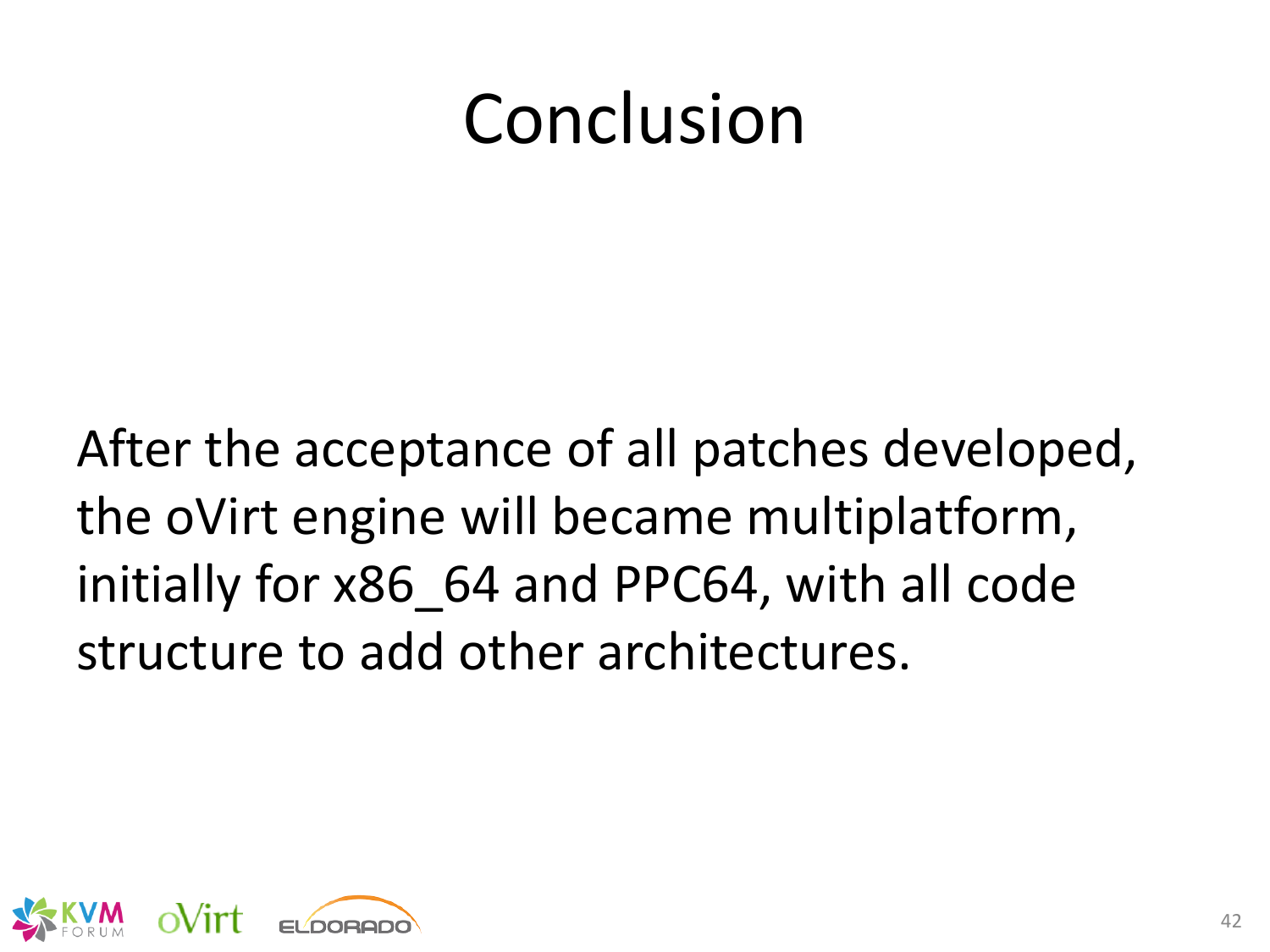### oVirt for PPC64

Questions?